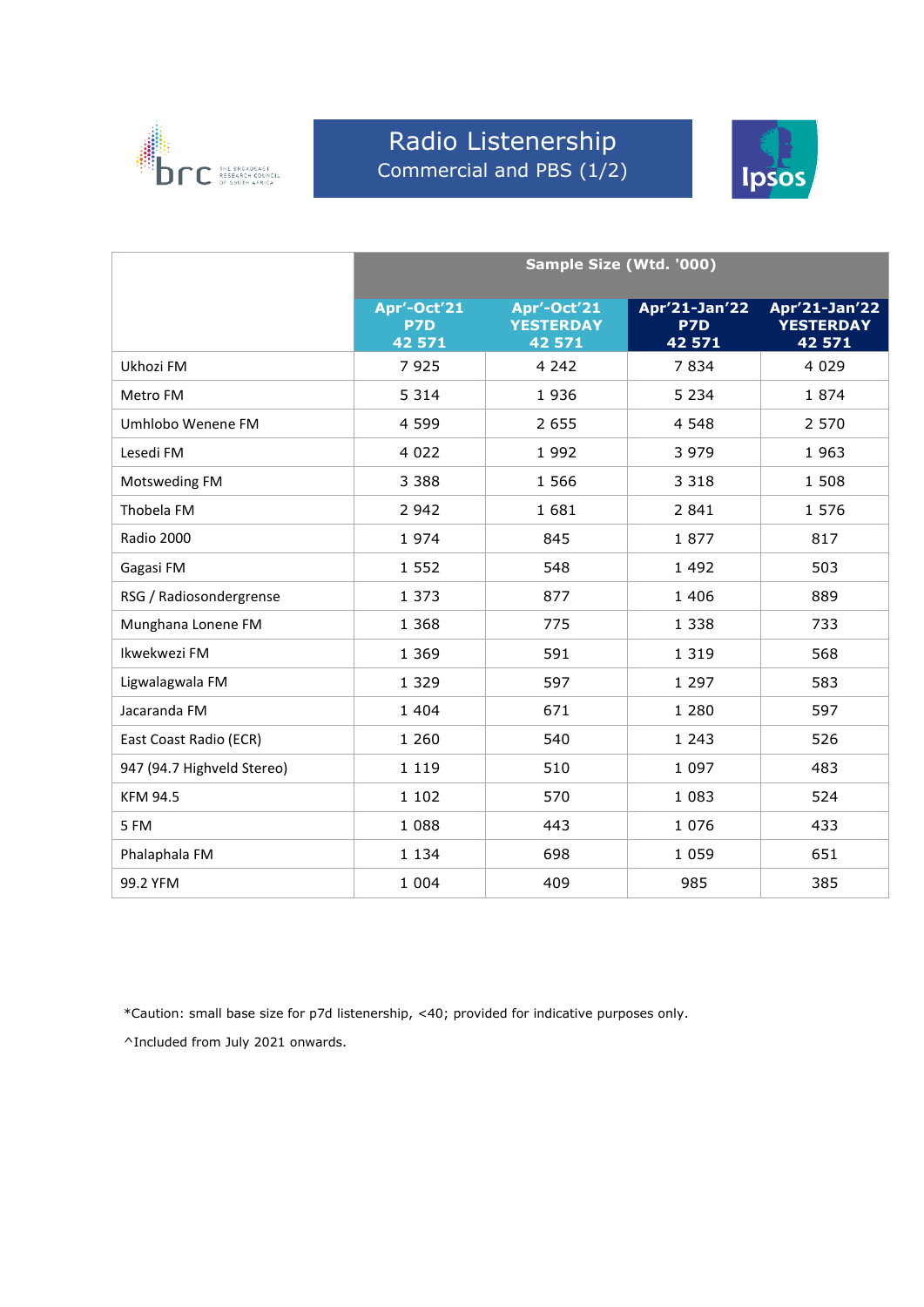

#### Radio Listenership Commercial and PBS (2/2)



|                    |                    |                                 | Sample Size (Wtd. '000) |                                   |
|--------------------|--------------------|---------------------------------|-------------------------|-----------------------------------|
|                    | Apr'-Oct'21<br>P7D | Apr'-Oct'21<br><b>YESTERDAY</b> | Apr'21-Jan'22<br>P7D    | Apr'21-Jan'22<br><b>YESTERDAY</b> |
|                    | 42 571             | 42 571                          | 42 571                  | 42 571                            |
| Heart 104.9FM      | 811                | 400                             | 801                     | 404                               |
| Good Hope FM       | 774                | 289                             | 746                     | 277                               |
| 702                | 747                | 404                             | 743                     | 395                               |
| SAfm               | 762                | 377                             | 721                     | 358                               |
| Kaya FM 95.9       | 701                | 315                             | 705                     | 302                               |
| Capricorn FM       | 610                | 195                             | 574                     | 194                               |
| Algoa FM           | 393                | 174                             | 397                     | 180                               |
| Power FM 98.7      | 297                | 160                             | 287                     | 152                               |
| <b>OFM</b>         | 272                | 122                             | 257                     | 113                               |
| Lotus FM           | 260                | 153                             | 255                     | 135                               |
| tru fm             | 261                | 77                              | 238                     | 69                                |
| Vuma 103 FM        | 215                | 99                              | 207                     | 94                                |
| Smile 90.4FM       | 180                | 93                              | 192                     | 96                                |
| 567 Cape Talk      | 132                | 87                              | 116                     | 73                                |
| LM Radio           | 109                | 66                              | 113                     | 61                                |
| Rise FM            | 103                | 37                              | 111                     | 44                                |
| YOU FM             | 102                | 51                              | 148                     | 61                                |
| Hot 1027           | 80                 | 52                              | 86                      | 61                                |
| X-K Fm 107.9       | 6                  | $\overline{2}$                  | 5                       | $\overline{2}$                    |
| Magic 828          | 15                 | 12                              | 15                      | 13                                |
| <b>Classic FM</b>  | 100                | 49                              | $\pmb{0}$               | $\mathbf 0$                       |
| <b>Hot Classic</b> | $\pmb{0}$          | $\mathbf 0$                     | $\pmb{0}$               | $\mathbf 0$                       |
| Hot 91.9 FM        | $\pmb{0}$          | 0                               | $\pmb{0}$               | $\pmb{0}$                         |

\*Caution: small base size for p7d listenership, <40; provided for indicative purposes only.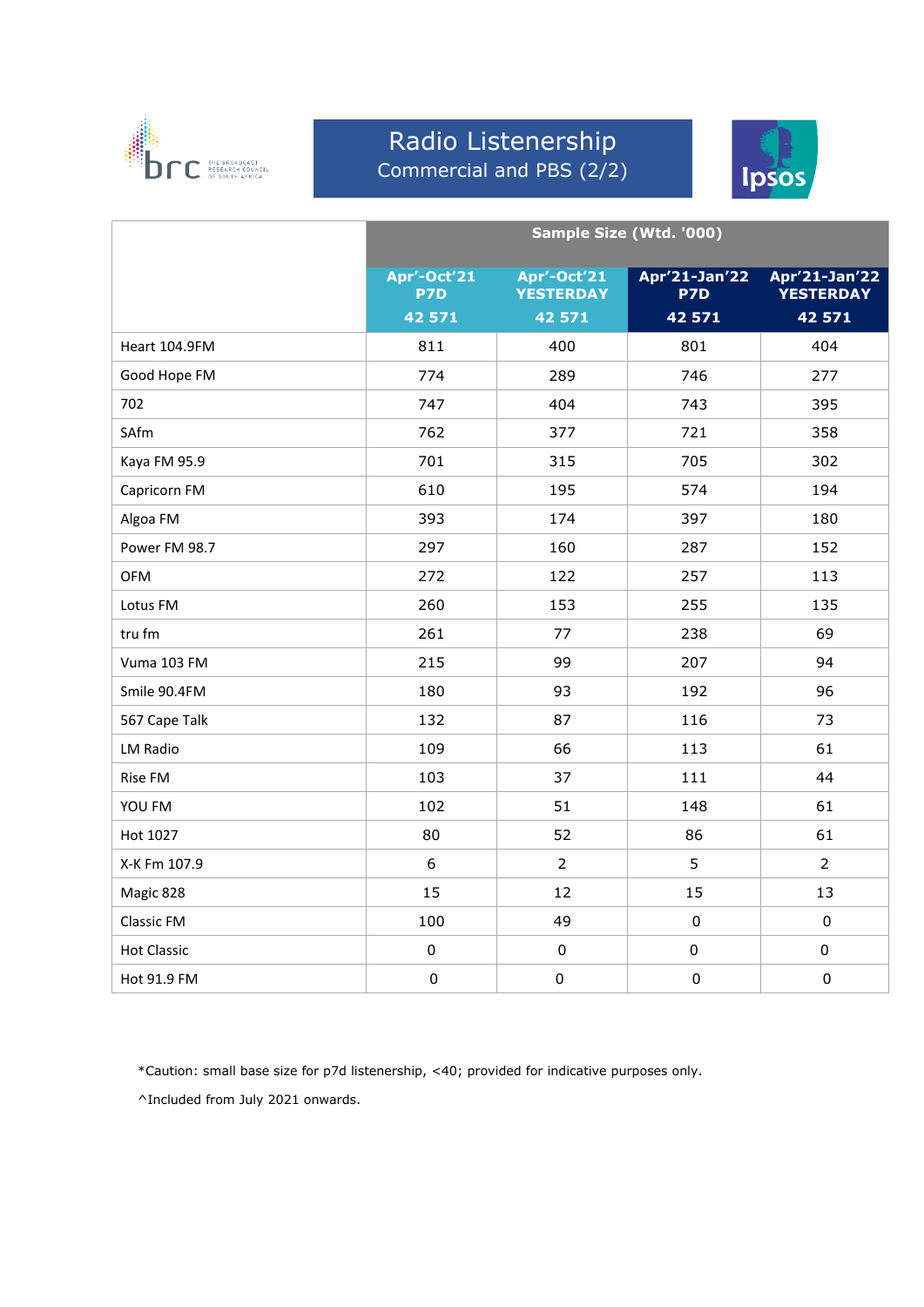

# Radio Listenership Community – Eastern Cape (1/2)



|                                              | Sample Size (Wtd. '000)      |                                          |                                    |                                                        |
|----------------------------------------------|------------------------------|------------------------------------------|------------------------------------|--------------------------------------------------------|
|                                              | Apr'-Oct'21<br>P7D<br>42 571 | Apr-Oct'21<br><b>YESTERDAY</b><br>42 571 | Apr'21-<br>Jan'22<br>P7D<br>42 571 | Apr'21-<br><b>Jan'22</b><br><b>YESTERDAY</b><br>42 571 |
| Inkonjani FM                                 | 118                          | 50                                       | 116                                | 52                                                     |
| Alfred Nzo Community Radio 98.3 / 93.8<br>fm | 118                          | 50                                       | 109                                | 34                                                     |
| Vukani Community Radio                       | 94                           | 32                                       | 83                                 | 26                                                     |
| Forte FM                                     | 86                           | 15                                       | 79                                 | 17                                                     |
| Unitra Community Radio (UCR-FM)              | 68                           | 15                                       | 74                                 | 25                                                     |
| Link FM Stereo 97.1*                         | 55                           | 23                                       | 52                                 | 23                                                     |
| Ingwane FM*                                  | 38                           | 14                                       | 40                                 | 19                                                     |
| Mdantsane FM*                                | 40                           | 16                                       | 40                                 | 12                                                     |
| Sajonisi Youth Radio*                        | 36                           | 20                                       | 39                                 | 18                                                     |
| Nkqubela Community Radio (KQfm 90.7)*        | 37                           | 15                                       | 38                                 | 11                                                     |
| The Voice of Matat 88.9 Mhz*                 | 46                           | 12                                       | 37                                 | 11                                                     |
| Bay FM 107.9*                                | 31                           | 13                                       | 28                                 | 12                                                     |
| Izwi Lethemba Christian Radio*               | 36                           | 22                                       | 27                                 | 16                                                     |
| Ngqushwa FM*                                 | 19                           | 13                                       | 21                                 | 9                                                      |
| Kumkani FM*                                  | 21                           | 8                                        | 21                                 | 9                                                      |
| Wild Coast FM*                               | 19                           | 3                                        | 16                                 | 3                                                      |
| Khanya Community Radio*                      | 19                           | $\mathbf{1}$                             | 15                                 | $\mathbf{1}$                                           |
| PE FM 87.6*                                  | 19                           | 13                                       | 14                                 | 10                                                     |
| Luister FM 90.6*                             | 11                           | $\overline{2}$                           | 11                                 | 3                                                      |

\*Caution: small base size for p7d listenership, <40; provided for indicative purposes only.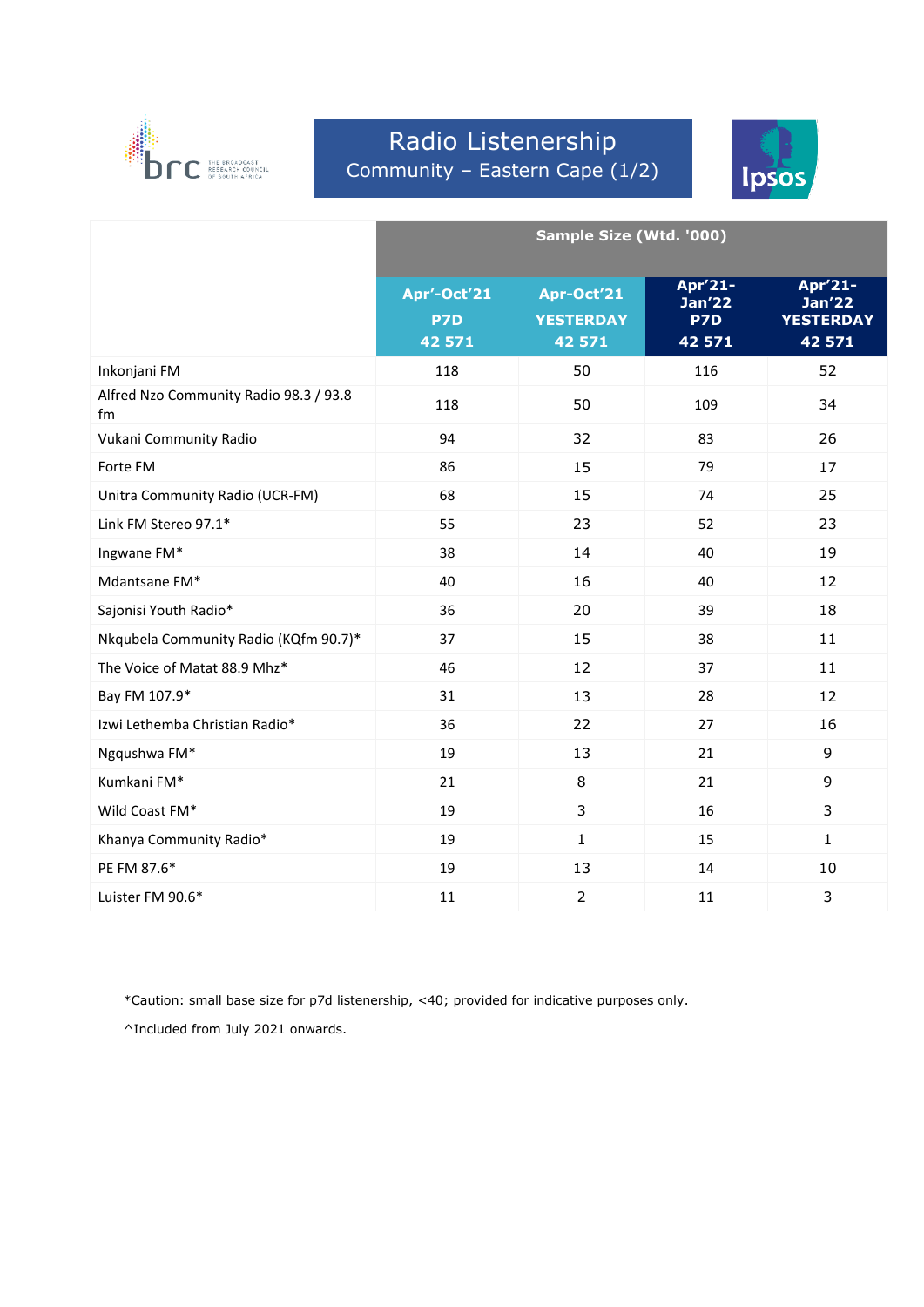

### Radio Listenership Community – Eastern Cape (2/2)



|                                             | Sample Size (Wtd. '000)     |                                          |                                           |                                                        |
|---------------------------------------------|-----------------------------|------------------------------------------|-------------------------------------------|--------------------------------------------------------|
|                                             | Apr-Oct'21<br>P7D<br>42 571 | Apr-Oct'21<br><b>YESTERDAY</b><br>42 571 | Apr'21-<br><b>Jan'22</b><br>P7D<br>42 571 | Apr'21-<br><b>Jan'22</b><br><b>YESTERDAY</b><br>42 571 |
| Lukhanji FM 93.7*                           | 15                          | 8                                        | 11                                        | 5                                                      |
| Takalani Community Radio (TCR fm) 98.2 Mhz* | 10                          | $\overline{2}$                           | 9                                         | 3                                                      |
| Kingfisher FM 103.8*                        | 6                           | $\overline{4}$                           | 8                                         | $\overline{7}$                                         |
| IFM 97.9 (Nelson Mandela Bay)*              | $\overline{7}$              | $\overline{2}$                           | 5                                         | $\overline{2}$                                         |
| LA-FM 107.2*                                | 4                           | $\mathbf{1}$                             | $\overline{4}$                            | $\mathbf{1}$                                           |
| Radio Unique FM*                            | 4                           | 3                                        | 4                                         | $\overline{2}$                                         |
| Kouga FM*                                   | 3                           | $\mathbf{0}$                             | 0                                         | $\mathbf{0}$                                           |
| Sunshine FM*                                | $\overline{2}$              | $\mathbf{0}$                             | $\Omega$                                  | $\mathbf{0}$                                           |
| Radio Grahamstown*                          | $\mathbf{1}$                | $\mathbf{0}$                             | $\mathbf{0}$                              | $\mathbf{0}$                                           |
| eKhephini Community Radio*                  | 0                           | $\mathbf 0$                              | $\mathbf{0}$                              | $\mathbf 0$                                            |
| Ndlambe FM 99.0*                            | 0                           | $\mathbf 0$                              | $\mathbf{0}$                              | $\mathbf 0$                                            |
| Northern FM*                                | 0                           | $\mathbf 0$                              | $\mathbf{0}$                              | $\mathbf 0$                                            |
| Oasis FM*                                   | 0                           | $\mathbf{0}$                             | $\Omega$                                  | $\mathbf{0}$                                           |
| RMR 89.7 (Rhodes Music Radio)*              | 0                           | $\mathbf 0$                              | $\mathbf 0$                               | $\mathbf 0$                                            |

\*Caution: small base size for p7d listenership, <40; provided for indicative purposes only.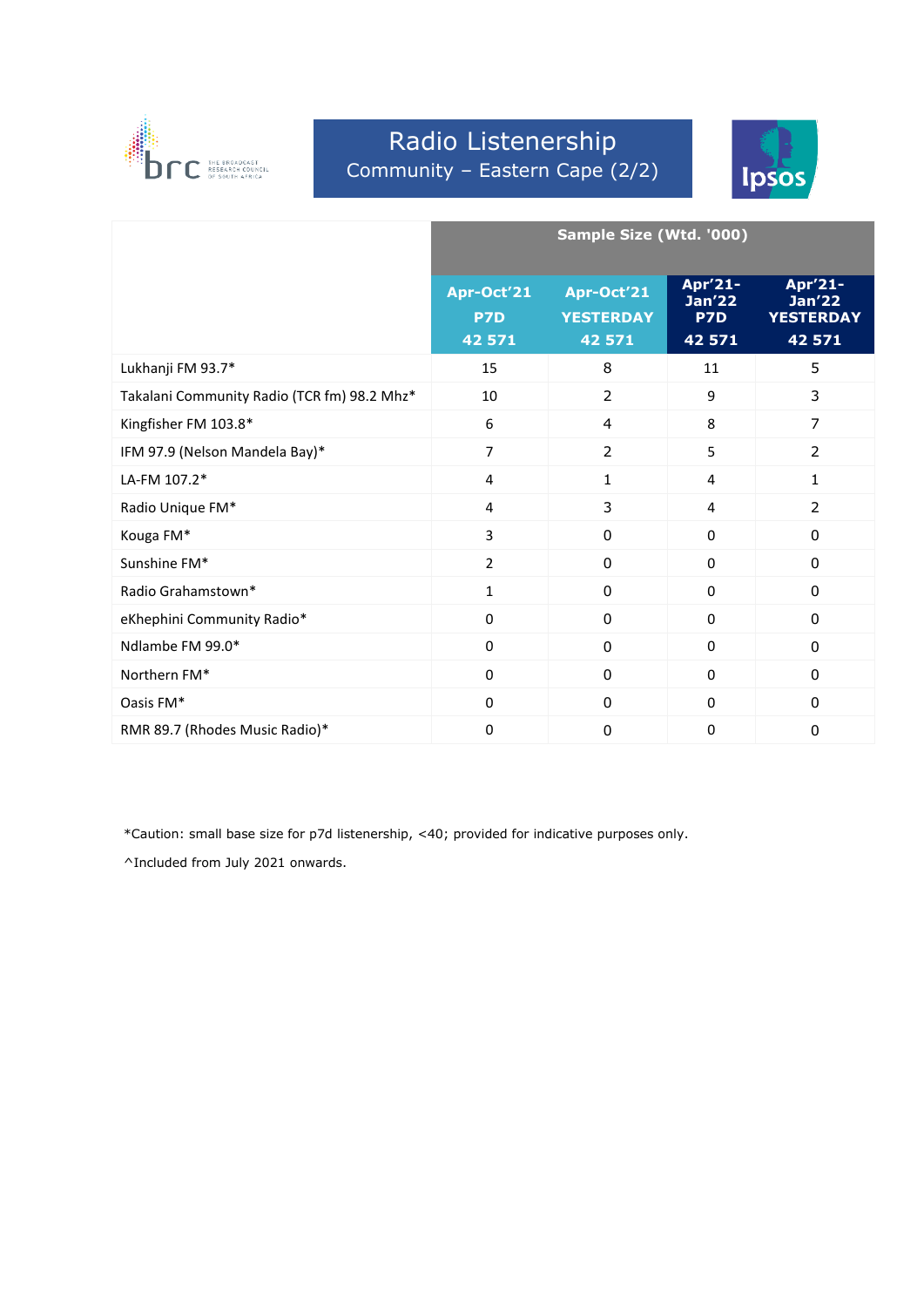

#### Radio Listenership Community – Free State



|                           | Sample Size (Wtd. '000)                 |                                          |                                           |                                                        |
|---------------------------|-----------------------------------------|------------------------------------------|-------------------------------------------|--------------------------------------------------------|
|                           | Apr-Oct <sup>'21</sup><br>P7D<br>42 571 | Apr-Oct'21<br><b>YESTERDAY</b><br>42 571 | Apr'21-<br><b>Jan'22</b><br>P7D<br>42 571 | Apr'21-<br><b>Jan'22</b><br><b>YESTERDAY</b><br>42 571 |
| Motheo FM                 | 99                                      | 38                                       | 98                                        | 38                                                     |
| QwaQwa Radio              | 85                                      | 27                                       | 81                                        | 27                                                     |
| Mosupatsela FM            | 78                                      | 25                                       | 79                                        | 23                                                     |
| The Rock 90.9 FM*         | 63                                      | 28                                       | 44                                        | 20                                                     |
| CUT FM*                   | 21                                      | 5                                        | 27                                        | 9                                                      |
| Setsoto FM Stereo*        | 26                                      | 23                                       | 27                                        | 18                                                     |
| Radio Rosestad 100.6 FM*  | 28                                      | 19                                       | 27                                        | 20                                                     |
| Gold FM*                  | 6                                       | $\overline{2}$                           | 9                                         | $\mathbf{1}$                                           |
| Dihlabeng FM*             | 8                                       | $\overline{2}$                           | $\overline{7}$                            | $\mathbf{1}$                                           |
| MED FM 104.1*             | 5                                       | 5                                        | 5                                         | 5                                                      |
| Beat FM*                  | $\mathsf 0$                             | $\mathbf 0$                              | $\overline{2}$                            | $\overline{2}$                                         |
| Overvaal Stereo*          | $\mathbf{1}$                            | 5                                        | $\mathbf{1}$                              | 3                                                      |
| Radio Maluti 97.1 FM*     | 5                                       | 0                                        | 0                                         | 0                                                      |
| Kovsie FM*                | 3                                       | $\mathbf 0$                              | $\mathbf 0$                               | 0                                                      |
| Naledi FM Stereo*         | 3                                       | 0                                        | 0                                         | 0                                                      |
| Mohokare Community Radio* | 3                                       | 0                                        | $\mathbf{0}$                              | 0                                                      |
| Karabo FM*                | $\mathbf{1}$                            | $\mathbf 0$                              | $\mathbf 0$                               | $\mathbf 0$                                            |
| Mozolo Fm*                | $\mathbf{1}$                            | $\pmb{0}$                                | $\mathbf 0$                               | 0                                                      |

\*Caution: small base size for p7d listenership, <40; provided for indicative purposes only.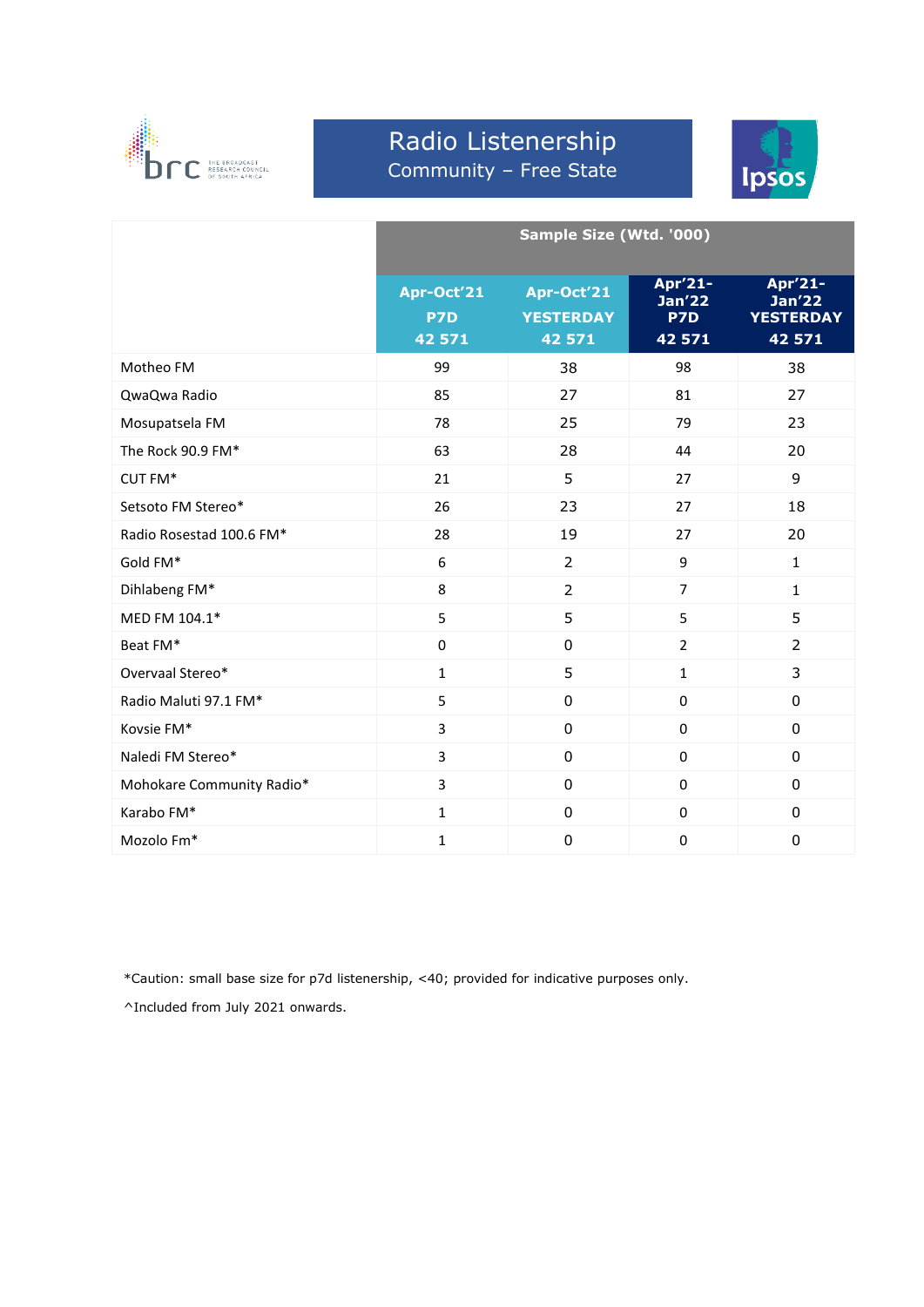

# Radio Listenership Community – Gauteng (1/3)



|                                                        | Sample Size (Wtd. '000)     |                                          |                                           |                                                        |
|--------------------------------------------------------|-----------------------------|------------------------------------------|-------------------------------------------|--------------------------------------------------------|
|                                                        | Apr-Oct'21<br>P7D<br>42 571 | Apr-Oct'21<br><b>YESTERDAY</b><br>42 571 | Apr'21-<br><b>Jan'22</b><br>P7D<br>42 571 | Apr'21-<br><b>Jan'22</b><br><b>YESTERDAY</b><br>42 571 |
| Jozi FM                                                | 524                         | 245                                      | 505                                       | 218                                                    |
| Thetha FM 100.6                                        | 266                         | 121                                      | 270                                       | 116                                                    |
| Kasie FM 97.1                                          | 125                         | 47                                       | 120                                       | 44                                                     |
| Pretoria FM 104.2 FM (Radio Pretoria)                  | 121                         | 75                                       | 113                                       | 71                                                     |
| Rainbow FM 90.7                                        | 100                         | 63                                       | 107                                       | 63                                                     |
| Moretele Community Radio (MCR) 106.6 FM                | 108                         | 55                                       | 97                                        | 51                                                     |
| Mams FM                                                | 82                          | 28                                       | 77                                        | 23                                                     |
| 657 AM / Radio Pulpit / Radio Kansel                   | 85                          | 35                                       | 76                                        | 36                                                     |
| Grootfm 90.5*                                          | 68                          | 46                                       | 57                                        | 39                                                     |
| Mix 93.8 FM*                                           | 50                          | 30                                       | 47                                        | 29                                                     |
| Lekoa FM*                                              | 39                          | 19                                       | 39                                        | 18                                                     |
| Pheli FM*                                              | 34                          | 13                                       | 36                                        | 11                                                     |
| Kofifi FM 97.2*                                        | 42                          | 25                                       | 36                                        | 20                                                     |
| Tuks FM 107.2*                                         | 41                          | 12                                       | 35                                        | 10                                                     |
| eKFM 103.6*                                            | 36                          | 19                                       | 35                                        | 17                                                     |
| East Rand / Oos Rand Stereo 93.9 FM<br>/Ekurhuleni FM* | 32                          | 22                                       | 34                                        | 19                                                     |
| Radio Islam*                                           | 46                          | 23                                       | 34                                        | 15                                                     |
| Impact Radio 103 FM*                                   | 30                          | 16                                       | 33                                        | 18                                                     |
| Hope FM 103*                                           | 31                          | 12                                       | 30                                        | 13                                                     |

\*Caution: small base size for p7d listenership, <40; provided for indicative purposes only.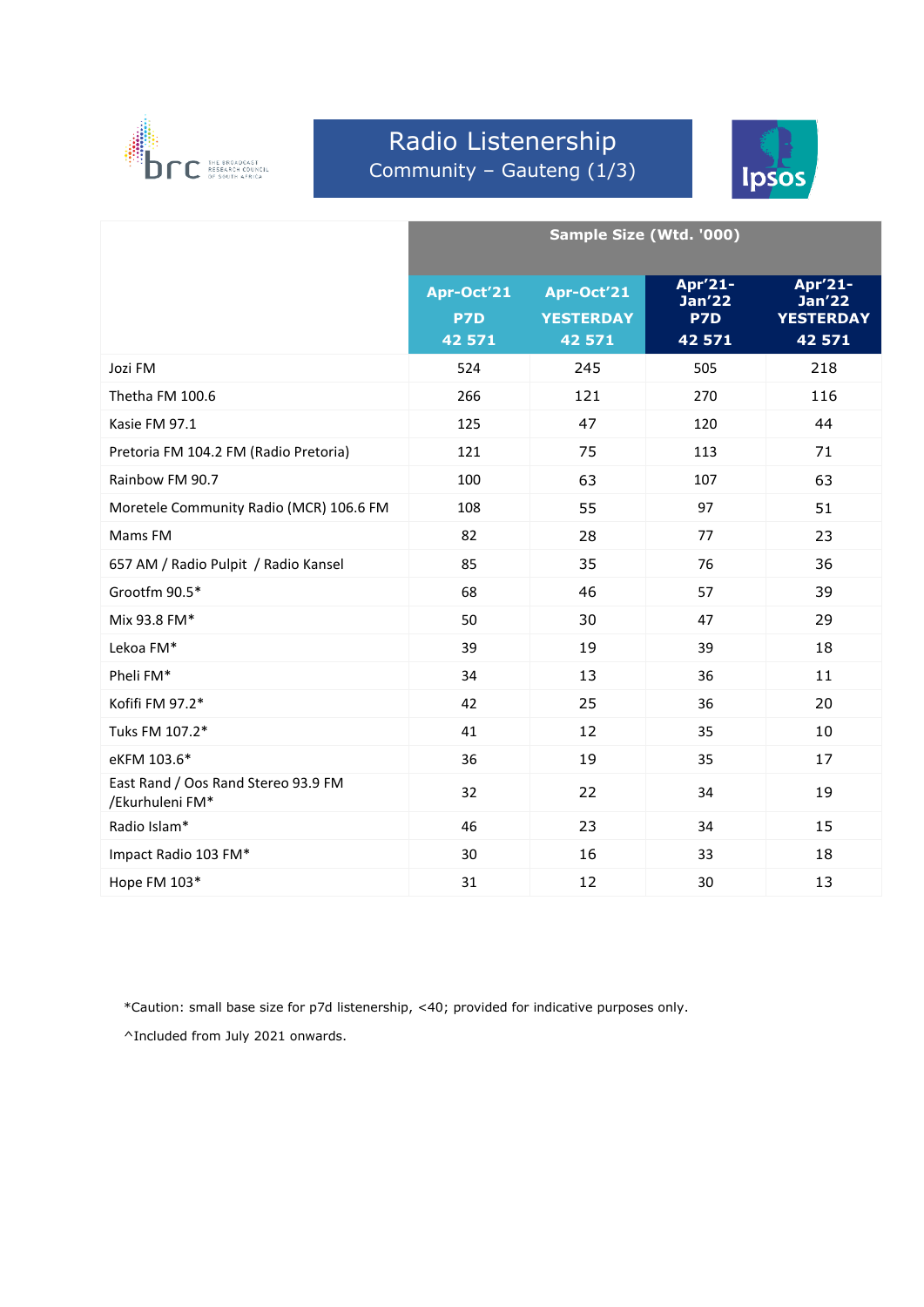

# Radio Listenership Community – Gauteng (2/3)



|                             | Sample Size (Wtd. '000)     |                                          |                                           |                                                        |  |
|-----------------------------|-----------------------------|------------------------------------------|-------------------------------------------|--------------------------------------------------------|--|
|                             | Apr-Oct'21<br>P7D<br>42 571 | Apr-Oct'21<br><b>YESTERDAY</b><br>42 571 | Apr'21-<br><b>Jan'22</b><br>P7D<br>42 571 | Apr'21-<br><b>Jan'22</b><br><b>YESTERDAY</b><br>42 571 |  |
| Alex-FM Stereo*             | 20                          | 8                                        | 27                                        | 12                                                     |  |
| VUT FM 96.9*                | 28                          | 9                                        | 26                                        | 8                                                      |  |
| Soshanguve Community Radio* | 25                          | $\overline{2}$                           | 25                                        | $\overline{4}$                                         |  |
| Radio Veritas*              | 22                          | 18                                       | 25                                        | 18                                                     |  |
| Eldos FM*                   | 19                          | 8                                        | 21                                        | 8                                                      |  |
| Tshwane FM 93.6*            | 20                          | 5                                        | 19                                        | $\overline{4}$                                         |  |
| IFM 102.2*                  | 22                          | 20                                       | 17                                        | 14                                                     |  |
| Voice of Tembisa FM*        | 22                          | 12                                       | 16                                        | 9                                                      |  |
| UJ FM 95.4*                 | 11                          | 4                                        | 13                                        | 5                                                      |  |
| CHAI FM 101.9*              | 14                          | 11                                       | 11                                        | 8                                                      |  |
| Sedibeng FM 104.8*          | 11                          | 5                                        | 10                                        | $\overline{4}$                                         |  |
| TUT FM 96.2*                | 9                           | $\overline{2}$                           | 9                                         | 3                                                      |  |
| VCR 90.6 FM Stereo*         | $\overline{7}$              | $\overline{7}$                           | $\overline{7}$                            | $\overline{7}$                                         |  |
| Eastwave Radio 92.2 FM*     | 8                           | $\overline{7}$                           | $\overline{7}$                            | 5                                                      |  |
| Cosmo FM 90.5*              | 8                           | $\boldsymbol{6}$                         | $\overline{7}$                            | $\overline{4}$                                         |  |
| Open Heaven 90.2 FM*        | 10                          | 6                                        | 6                                         | $\overline{\mathbf{4}}$                                |  |
| Westside FM 98.9*           | 9                           | $\overline{2}$                           | 6                                         | $\mathbf{1}$                                           |  |
| Merafong 106.5 FM*          | $\overline{7}$              | $\overline{4}$                           | 6                                         | 3                                                      |  |
| Lekker FM 98.3*             | 6                           | 3                                        | 6                                         | $\overline{2}$                                         |  |

\*Caution: small base size for p7d listenership, <40; provided for indicative purposes only.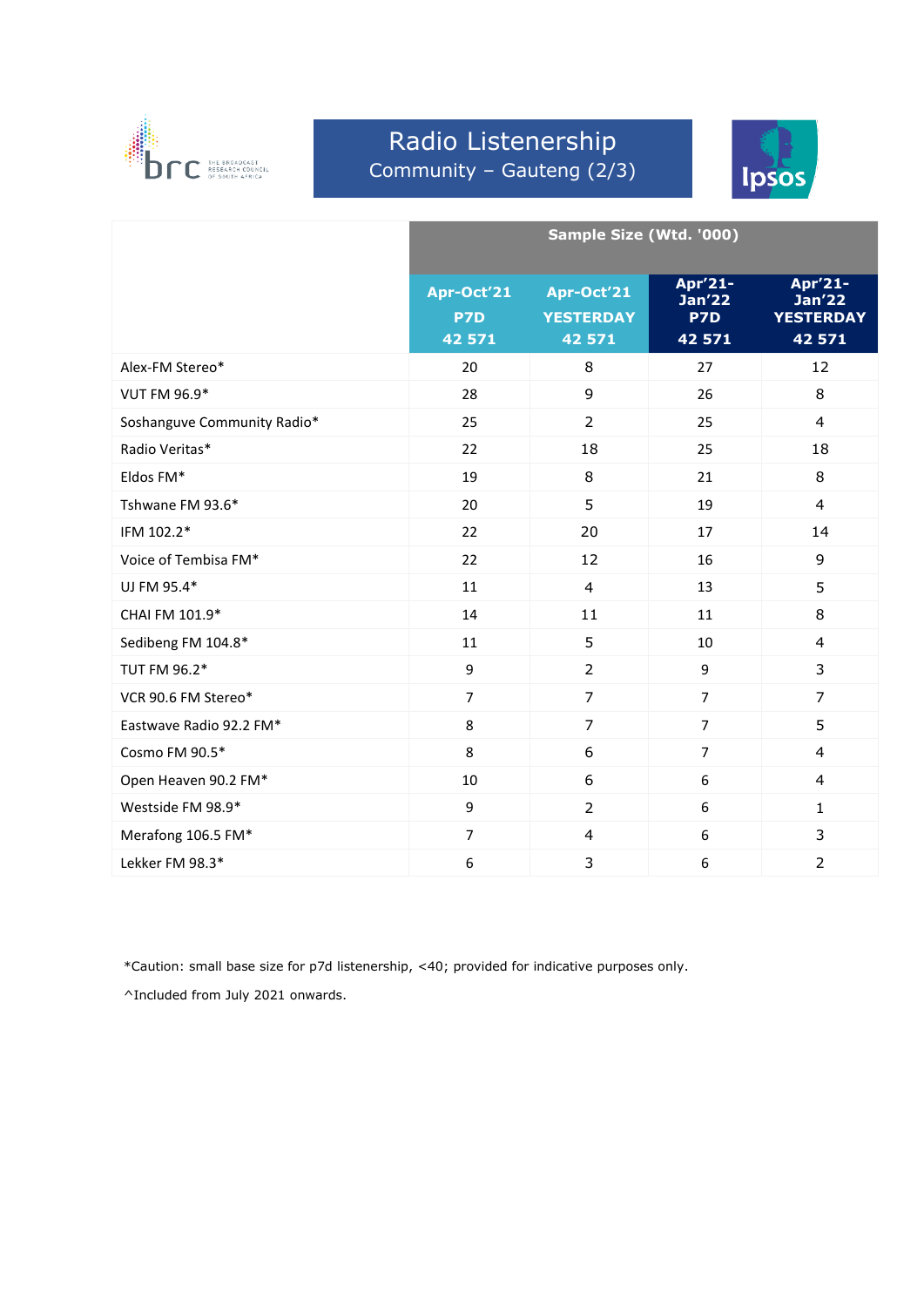

# Radio Listenership Community – Gauteng (3/3)



|                              | Sample Size (Wtd. '000)            |                                          |                                                 |                                                            |
|------------------------------|------------------------------------|------------------------------------------|-------------------------------------------------|------------------------------------------------------------|
|                              | Apr-Oct'21<br><b>P7D</b><br>42 571 | Apr-Oct'21<br><b>YESTERDAY</b><br>42 571 | Apr'21-<br>$\overline{Jan'22}$<br>P7D<br>42 571 | Apr'21-<br>Jan <sub>22</sub><br><b>YESTERDAY</b><br>42 571 |
| Eden AM 1368*                | $\overline{2}$                     | $\mathbf{1}$                             | 5                                               | 3                                                          |
| Voice of Wits (VOW FM) 88.1* | 5                                  | 3                                        | 5                                               | $\overline{4}$                                             |
| Star FM*                     | $\Omega$                           | $\overline{0}$                           | $\mathbf{1}$                                    | $\mathbf{1}$                                               |
| Mogale FM*                   | 4                                  | $\mathbf 0$                              | 0                                               | $\mathbf 0$                                                |
| SMU FM 97.1*                 | 3                                  | $\mathbf 0$                              | 0                                               | $\mathbf 0$                                                |
| Hellenic Radio*              | $\overline{2}$                     | $\mathbf 0$                              | $\Omega$                                        | $\mathbf 0$                                                |
| River FM*                    | $\overline{2}$                     | $\overline{0}$                           | 0                                               | $\overline{0}$                                             |
| LenZ 93.6 FM*                | $\overline{2}$                     | $\mathbf 0$                              | $\Omega$                                        | $\mathbf 0$                                                |
| Arrowline Chinese Radio*     | $\Omega$                           | $\mathbf 0$                              | $\mathbf 0$                                     | $\mathbf 0$                                                |
| Midcities 107.4 FM*          | 0                                  | $\mathbf 0$                              | $\mathbf 0$                                     | $\mathbf 0$                                                |
| Radio 1584*                  | 0                                  | $\Omega$                                 | $\Omega$                                        | $\mathbf{0}$                                               |
| Radio Today*                 | 0                                  | 0                                        | 0                                               | 0                                                          |
| Sirius FM*                   | 0                                  | $\mathbf 0$                              | $\Omega$                                        | $\mathbf 0$                                                |
| Sloot FM*                    | $\Omega$                           | $\mathbf 0$                              | 0                                               | $\mathbf 0$                                                |

\*Caution: small base size for p7d listenership, <40; provided for indicative purposes only.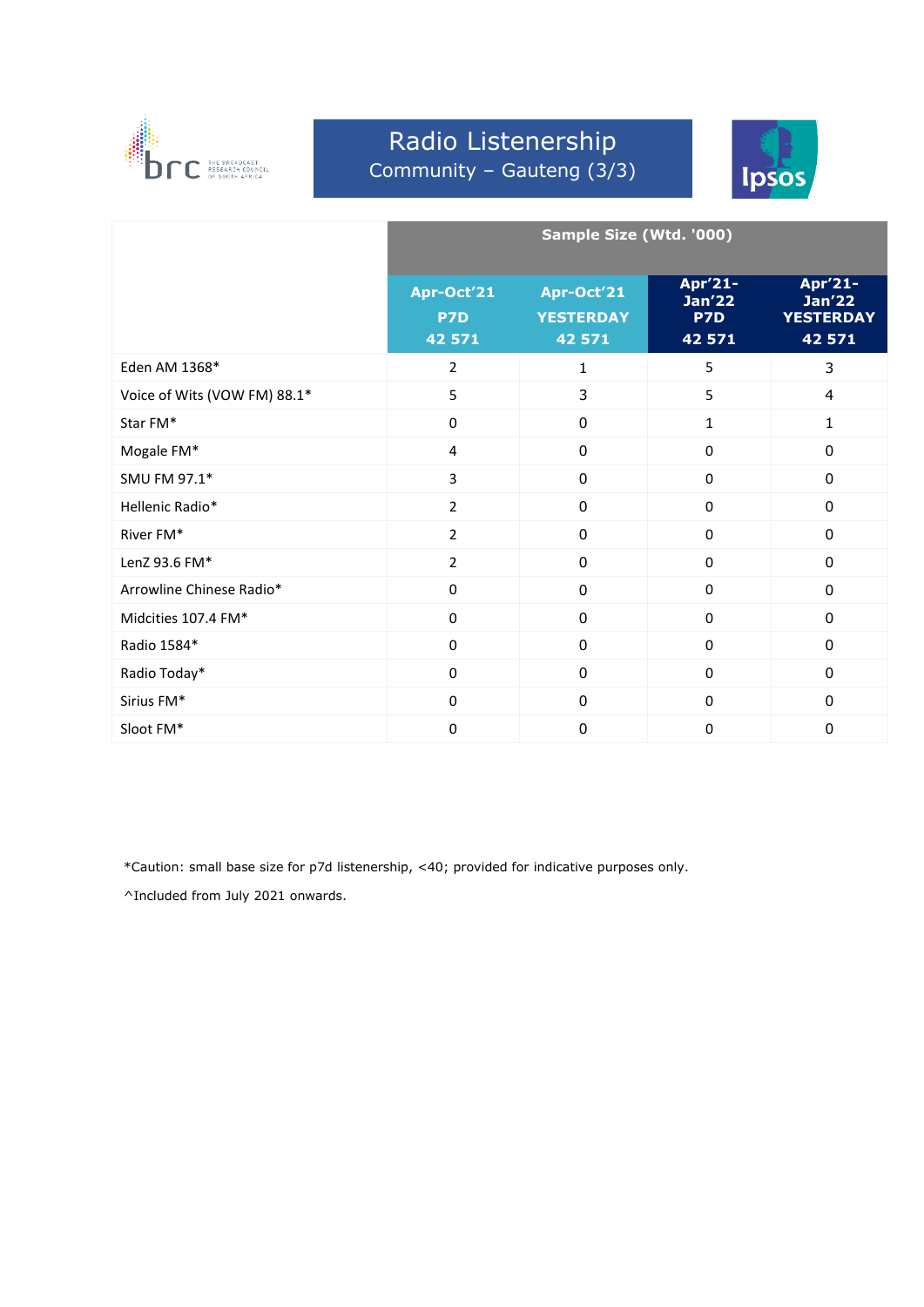

# Radio Listenership Community – KwaZulu-Natal (1/2)



|                                            | Sample Size (Wtd. '000)     |                                          |                                    |                                                        |
|--------------------------------------------|-----------------------------|------------------------------------------|------------------------------------|--------------------------------------------------------|
|                                            | Apr-Oct'21<br>P7D<br>42 571 | Apr-Oct'21<br><b>YESTERDAY</b><br>42 571 | Apr'21-<br>Jan'22<br>P7D<br>42 571 | Apr'21-<br><b>Jan'22</b><br><b>YESTERDAY</b><br>42 571 |
| Izwi LoMzansi 98.0 FM                      | 300                         | 148                                      | 290                                | 130                                                    |
| Maputaland Community Radio 107.6           | 122                         | 41                                       | 134                                | 50                                                     |
| Icora FM                                   | 125                         | 49                                       | 125                                | 45                                                     |
| Nongoma FM 88.3                            | 114                         | 34                                       | 122                                | 44                                                     |
| Imbokodo 96.8FM                            | 105                         | 57                                       | 95                                 | 48                                                     |
| Inanda 88.4 FM                             | 107                         | 39                                       | 92                                 | 39                                                     |
| Hindvani*                                  | 85                          | 39                                       | 87                                 | 37                                                     |
| Radio Khwezi                               | 86                          | 37                                       | 83                                 | 40                                                     |
| Harry Gwala FM                             | 71                          | 33                                       | 69                                 | 33                                                     |
| Highway Radio 101.5 FM*                    | 54                          | 29                                       | 59                                 | 35                                                     |
| Zululand FM 97.0                           | 62                          | 25                                       | 59                                 | 20                                                     |
| Vibe FM 94.7                               | 70                          | 27                                       | 59                                 | 22                                                     |
| Nguna FM*                                  | 51                          | 9                                        | 50                                 | $\overline{9}$                                         |
| Al Ansaar 90.4/105.6*                      | 47                          | 31                                       | 35                                 | 23                                                     |
| Newcastle Community Radio*                 | 27                          | 11                                       | 33                                 | 10                                                     |
| Rise Community Radio (87.9)*               | 36                          | 8                                        | 33                                 | 8                                                      |
| Nqubeko Community Radio*                   | 26                          | 9                                        | 32                                 | 15                                                     |
| Umgungundlovu Community Radio (U107.6 FM)* | 33                          | 14                                       | 30                                 | 15                                                     |
| Good News Communitry Radio (GNCR)*         | 38                          | 18                                       | 28                                 | 13                                                     |

\*Caution: small base size for p7d listenership, <40; provided for indicative purposes only.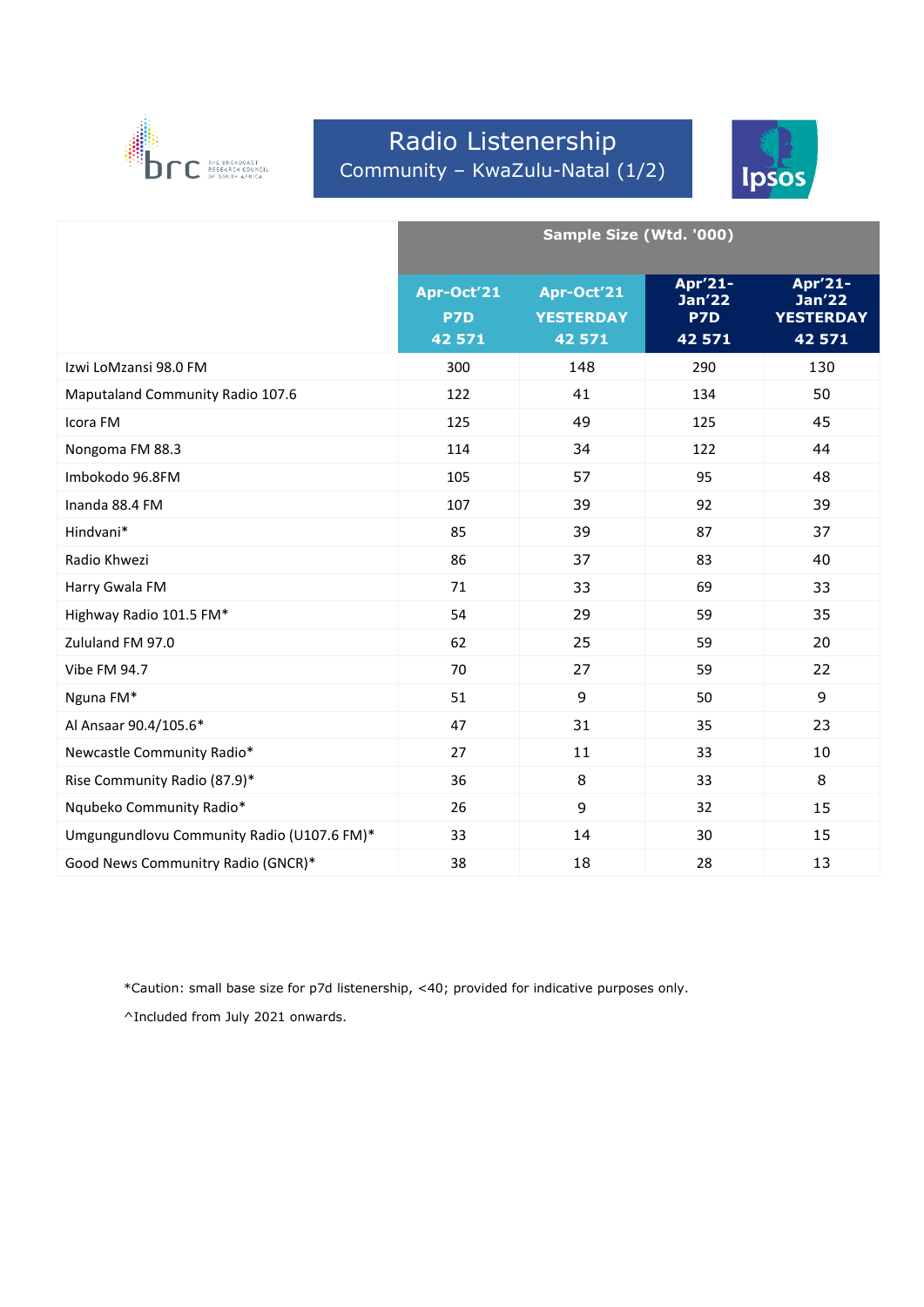

### Radio Listenership Community – KwaZulu-Natal (2/2)



|                                    | Sample Size (Wtd. '000)     |                                          |                                               |                                                 |
|------------------------------------|-----------------------------|------------------------------------------|-----------------------------------------------|-------------------------------------------------|
|                                    | Apr-Oct'21<br>P7D<br>42 571 | Apr-Oct'21<br><b>YESTERDAY</b><br>42 571 | Apr'21-<br>Jan <sub>22</sub><br>P7D<br>42 571 | Apr'21-<br>Jan'22<br><b>YESTERDAY</b><br>42 571 |
| Pongola Community Radio*           | 28                          | 8                                        | 27                                            | 12                                              |
| Ugu Youth Radio 93.4 FM*           | 17                          | $\mathbf{1}$                             | 22                                            | 3                                               |
| UYFM*                              | 15                          | 11                                       | 19                                            | 9                                               |
| Radio Sunny South 90.7 FM*         | 14                          | $\overline{7}$                           | 17                                            | $\overline{7}$                                  |
| Nkandla FM 9*                      | 22                          | $\mathbf{1}$                             | 16                                            | $\mathbf{1}$                                    |
| Siyathuthuka FM*                   | 3                           | $\overline{2}$                           | 10                                            | $\overline{4}$                                  |
| Intokozo FM*                       | 9                           | 3                                        | 9                                             | $\overline{4}$                                  |
| Itheku FM*                         | $\overline{7}$              | $\overline{4}$                           | 9                                             | 5                                               |
| Abusekho Ubunzima*                 | 8                           | 8                                        | 8                                             | 5                                               |
| Ukhahlamba FM 93.4*                | 5                           | $\mathbf 0$                              | $\overline{7}$                                | $\mathsf 0$                                     |
| DYR 105.1 FM / Durban Youth Radio* | 6                           | $\overline{2}$                           | 6                                             | $\mathbf{1}$                                    |
| Radio Maritzburg 107.6 FM*         | 8                           | $\overline{2}$                           | 6                                             | $\overline{2}$                                  |
| KZN Capital 104FM*                 | 8                           | $\overline{2}$                           | 5                                             | $\mathbf{1}$                                    |
| KZN FM*                            | $\overline{7}$              | $\overline{\mathbf{4}}$                  | 5                                             | 3                                               |
| North Coast FM*                    | $\overline{\mathbf{4}}$     | $\pmb{0}$                                | $\overline{4}$                                | $\mathbf{1}$                                    |
| Ulundi Nguna FM 89.0*              | $\mathbf{1}$                | $\mathbf{1}$                             | $\mathbf{1}$                                  | $\mathbf{1}$                                    |
| Lifeandstyle FM*                   | $\overline{\mathbf{4}}$     | $\pmb{0}$                                | $\pmb{0}$                                     | $\pmb{0}$                                       |
| Divine Touch Radio*                | $\overline{4}$              | $\mathbf 0$                              | $\mathbf 0$                                   | $\mathbf 0$                                     |
| Megazone Bollywood*                | $\overline{4}$              | $\mathbf 0$                              | $\mathbf 0$                                   | $\pmb{0}$                                       |
| XFM*                               | 3                           | $\boldsymbol{0}$                         | $\mathbf 0$                                   | $\mathbf 0$                                     |

\*Caution: small base size for p7d listenership, <40; provided for indicative purposes only.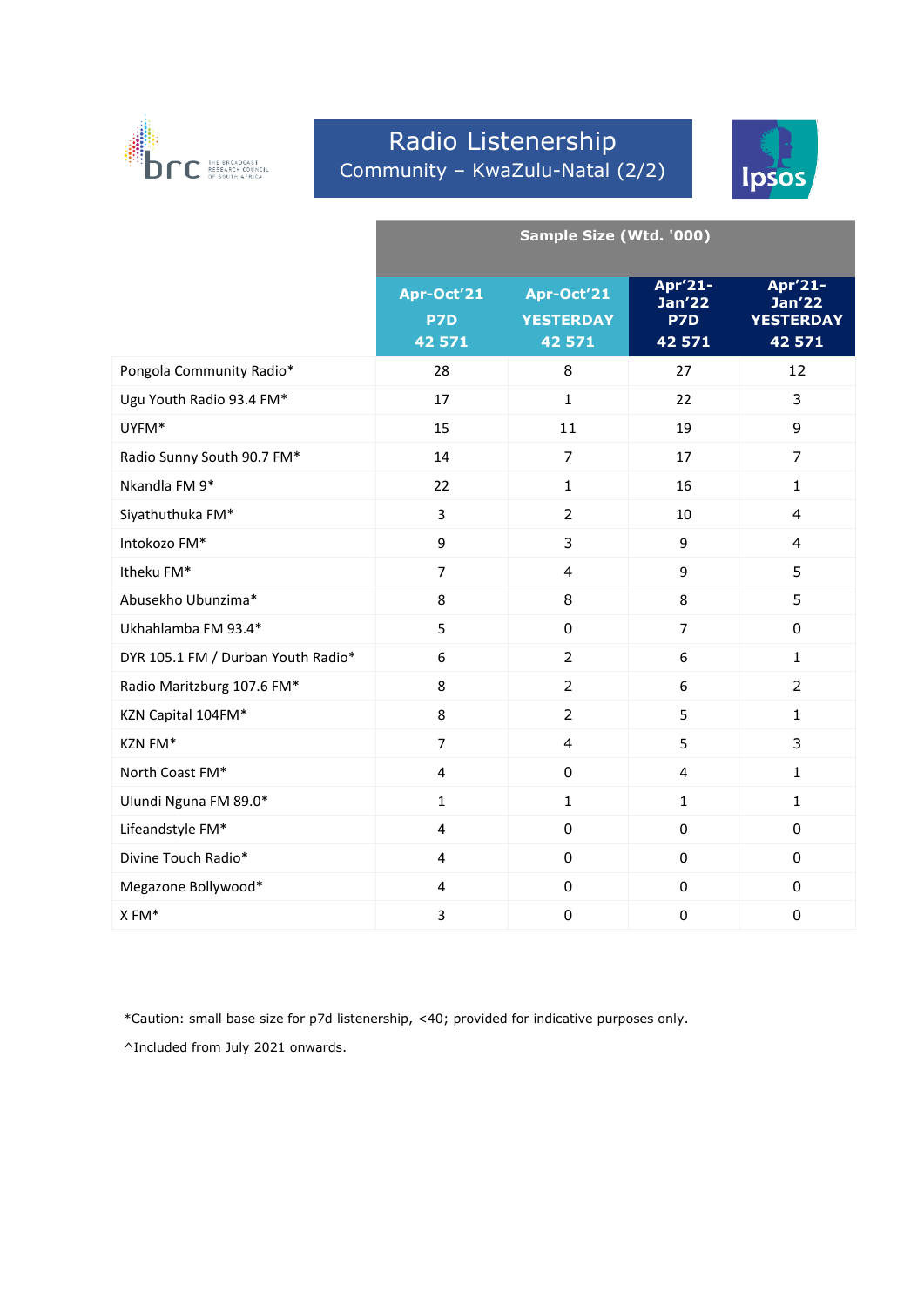

### Radio Listenership Community – Limpopo (1/2)



|                                       | Sample Size (Wtd. '000)     |                                          |                                               |                                                 |
|---------------------------------------|-----------------------------|------------------------------------------|-----------------------------------------------|-------------------------------------------------|
|                                       | Apr-Oct'21<br>P7D<br>42 571 | Apr-Oct'21<br><b>YESTERDAY</b><br>42 571 | Apr'21-<br>Jan <sub>22</sub><br>P7D<br>42 571 | Apr'21-<br>Jan'22<br><b>YESTERDAY</b><br>42 571 |
| Vhembe 102.4/89.1                     | 113                         | 36                                       | 91                                            | 30                                              |
| Mala FM 101                           | 89                          | 24                                       | 70                                            | 19                                              |
| Giyani Community Radio (GCM) 106 FM   | 69                          | 28                                       | 66                                            | 25                                              |
| Univen Community Radio 99.8 FM        | 78                          | 17                                       | 56                                            | 13                                              |
| Sekhukhune Community Radio (SK FM)    | 56                          | 20                                       | 55                                            | 19                                              |
| Nzhelele FM*                          | 47                          | 17                                       | 53                                            | 13                                              |
| Energy FM                             | 62                          | 35                                       | 49                                            | 29                                              |
| Vision FM*                            | 22                          | 13                                       | 32                                            | 19                                              |
| Sekgosese Community Radio*            | 34                          | 10                                       | 31                                            | 14                                              |
| Tubatse Progressive Community Radio*  | 25                          | $\overline{4}$                           | 28                                            | 5                                               |
| Moletsi Community Radio Station*      | 12                          | 3                                        | 21                                            | 8                                               |
| Choice FM 101.1*                      | 20                          | 6                                        | 18                                            | 6                                               |
| Radio Turf*                           | 22                          | 5                                        | 17                                            | 5                                               |
| Waterberg Stereo 104.9*               | 15                          | 3                                        | 17                                            | $\overline{2}$                                  |
| Mohodi Community Radio 98.8 FM*       | 20                          | 10                                       | 17                                            | $\overline{7}$                                  |
| Mokopane FM*                          | 19                          | 3                                        | 17                                            | 3                                               |
| Tshepo ya Sechaba FM*                 | 13                          | $\overline{2}$                           | 14                                            | 3                                               |
| MASCOM FM (Masemola Community) 107.5* | 17                          | 8                                        | 14                                            | 6                                               |
| Zebediela Community Radio*            | 17                          | $\overline{7}$                           | 12                                            | $\overline{4}$                                  |

\*Caution: small base size for p7d listenership, <40; provided for indicative purposes only.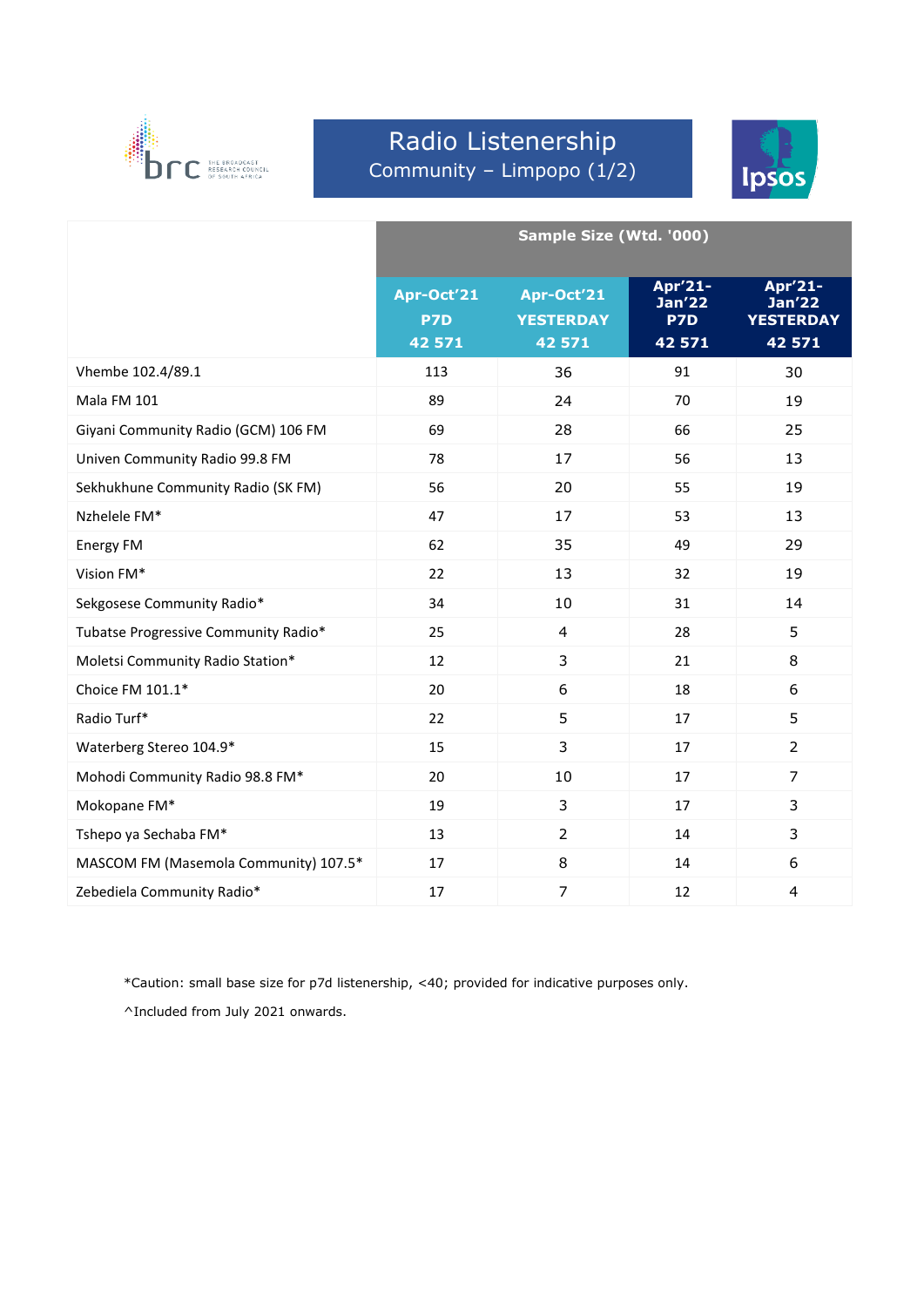

# Radio Listenership Community – Limpopo (2/2)



|                                                        | Sample Size (Wtd. '000)     |                                          |                                    |                                                        |
|--------------------------------------------------------|-----------------------------|------------------------------------------|------------------------------------|--------------------------------------------------------|
|                                                        | Apr-Oct'21<br>P7D<br>42 571 | Apr-Oct'21<br><b>YESTERDAY</b><br>42 571 | Apr'21-<br>Jan'22<br>P7D<br>42 571 | Apr'21-<br><b>Jan'22</b><br><b>YESTERDAY</b><br>42 571 |
| Thabantsho FM*                                         | 16                          | 11                                       | 11                                 | 8                                                      |
| Waterberg Wave*                                        | 10                          | $\overline{4}$                           | 8                                  | 4                                                      |
| Maruleng FM*                                           | 9                           | $\overline{2}$                           | $\overline{7}$                     | 3                                                      |
| Makhado FM 107.3*                                      | 11                          | 4                                        | $\overline{7}$                     | 3                                                      |
| Musina FM*                                             | $\overline{7}$              | 3                                        | 6                                  | $\overline{2}$                                         |
| Botlokwa Community Radio Station*                      | $\overline{7}$              | 1                                        | 5                                  | $\mathbf{1}$                                           |
| 1 Nation FM*                                           | $\overline{2}$              | $\overline{2}$                           | $\overline{2}$                     | 2                                                      |
| Greater Lebowakgomo Community<br>Radio (GLFM 89.8MHz)* | $\overline{2}$              | $\overline{2}$                           | $\overline{2}$                     | $\overline{2}$                                         |
| Phalaborwa Community Radio*                            | 3                           | $\mathbf 0$                              | $\overline{2}$                     | $\mathbf 0$                                            |
| Hoedspruit FM*                                         | $\overline{3}$              | 3                                        | $\overline{2}$                     | $\overline{2}$                                         |
| Vuwani Community Radio*                                | $\mathbf 0$                 | $\Omega$                                 | $\mathbf{1}$                       | $\mathbf{1}$                                           |
| Comrad Tshepho*                                        | $\mathbf 0$                 | 0                                        | $\mathbf 0$                        | 0                                                      |
| Don't Blame God Ministries FM (DBG)*                   | $\Omega$                    | $\Omega$                                 | $\Omega$                           | 0                                                      |
| Jou Radio*                                             | $\Omega$                    | $\Omega$                                 | $\Omega$                           | 0                                                      |
| Blouberg FM*                                           | 0                           | $\mathbf 0$                              | $\mathbf 0$                        | 0                                                      |

\*Caution: small base size for p7d listenership, <40; provided for indicative purposes only.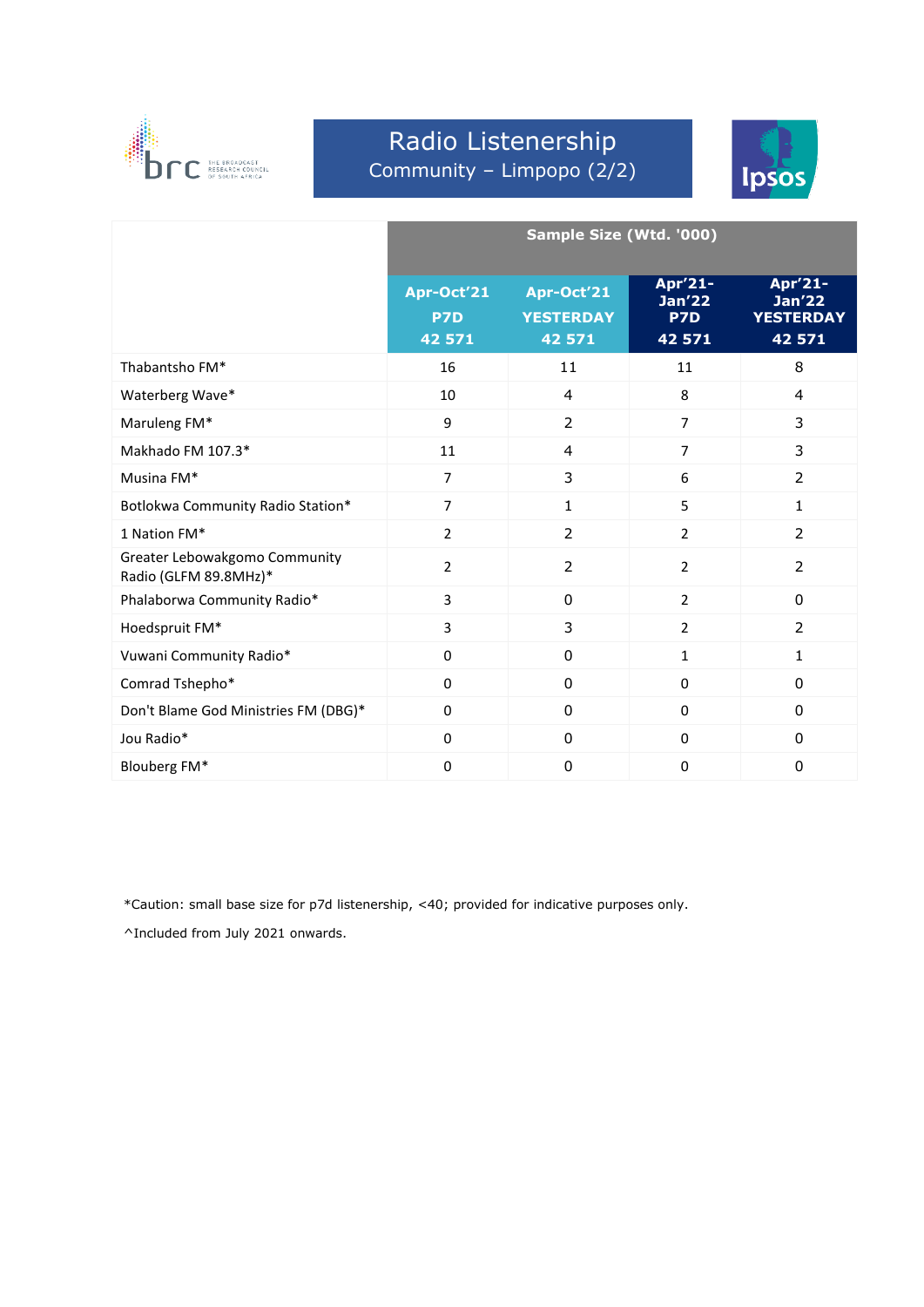

# Radio Listenership Community – Mpumalanga (1/2)



|                                                  | Sample Size (Wtd. '000)     |                                          |                                           |                                                        |
|--------------------------------------------------|-----------------------------|------------------------------------------|-------------------------------------------|--------------------------------------------------------|
|                                                  | Apr-Oct'21<br>P7D<br>42 571 | Apr-Oct'21<br><b>YESTERDAY</b><br>42 571 | Apr'21-<br><b>Jan'22</b><br>P7D<br>42 571 | Apr'21-<br><b>Jan'22</b><br><b>YESTERDAY</b><br>42 571 |
| Nkomazi FM                                       | 123                         | 50                                       | 119                                       | 49                                                     |
| eMalahleni FM 98.7                               | 73                          | 22                                       | 76                                        | 19                                                     |
| Moutse Community Radio (MCRS)                    | 78                          | 37                                       | 68                                        | 36                                                     |
| Mkhondo Community Radio                          | 59                          | 17                                       | 66                                        | 19                                                     |
| The Voice of Hope FM*                            | 36                          | 16                                       | 36                                        | 17                                                     |
| Radio Bushbuckridge*                             | 40                          | 14                                       | 34                                        | 12                                                     |
| Ligwa Community Radio*                           | 26                          | $\overline{7}$                           | 31                                        | 9                                                      |
| V.O.C. FM 102.9 (The Voice of the<br>Community)* | 25                          | 12                                       | 21                                        | 9                                                      |
| Inakekelo FM*                                    | 17                          | 8                                        | 15                                        | 6                                                      |
| Kangala Community Radio Services*                | 15                          | $\overline{4}$                           | 15                                        | 3                                                      |
| Radio Kragbron 93.1*                             | 11                          | 3                                        | 13                                        | 4                                                      |
| Baberton Community Radio (BCR 104.1 FM)*         | 11                          | $\overline{4}$                           | 13                                        | 6                                                      |
| Eyethu 103.4 FM*                                 | 11                          | 8                                        | 13                                        | $\overline{7}$                                         |
| Ekasi FM 101.1*                                  | 16                          | 9                                        | 13                                        | 6                                                      |
| RFM 103.2*                                       | 16                          | 3                                        | 11                                        | $\overline{2}$                                         |
| iKutani FM*                                      | $\overline{7}$              | 5                                        | 9                                         | 6                                                      |
| Hope FM*                                         | 8                           | 8                                        | 8                                         | $\overline{7}$                                         |
| Kosmos Stereo*                                   | 11                          | 8                                        | 8                                         | 6                                                      |
| Mash FM 91.7 Stereo*                             | $\overline{7}$              | $\overline{7}$                           | $\overline{7}$                            | 5                                                      |

\*Caution: small base size for p7d listenership, <40; provided for indicative purposes only.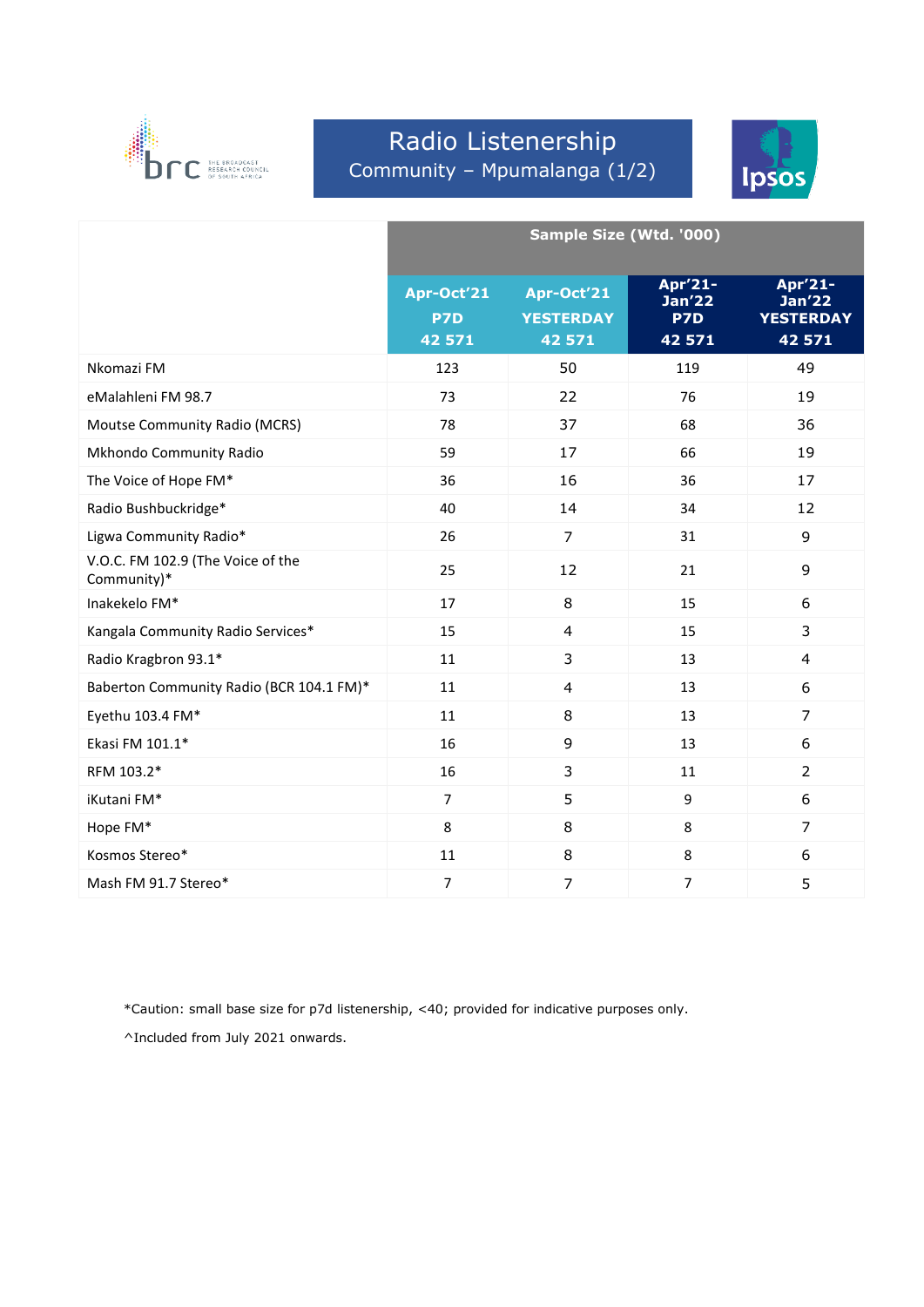

# Radio Listenership Community – Mpumalanga (2/2)



|                              | Sample Size (Wtd. '000)            |                                          |                                           |                                                            |  |
|------------------------------|------------------------------------|------------------------------------------|-------------------------------------------|------------------------------------------------------------|--|
|                              | Apr-Oct'21<br><b>P7D</b><br>42 571 | Apr-Oct'21<br><b>YESTERDAY</b><br>42 571 | Apr'21-<br><b>Jan'22</b><br>P7D<br>42 571 | Apr'21-<br>Jan <sub>22</sub><br><b>YESTERDAY</b><br>42 571 |  |
| Standerton Info Radio*       | 4                                  | $\Omega$                                 | 5                                         | 2                                                          |  |
| Radio Alpha 97.8 FM*         | 2                                  | $\Omega$                                 | $\overline{2}$                            |                                                            |  |
| Kriel Info radio*            | $\overline{2}$                     | 1                                        | 1                                         |                                                            |  |
| Secunda FM*                  | $\overline{2}$                     | $\overline{2}$                           | 1                                         |                                                            |  |
| Kanyamanzane FM*             | $\Omega$                           | $\Omega$                                 | $\Omega$                                  | 0                                                          |  |
| MP East Community Radio*     | 0                                  | 0                                        | $\Omega$                                  | 0                                                          |  |
| Radio Ermelo 104 FM Stereo*  | $\Omega$                           | 0                                        | $\Omega$                                  | 0                                                          |  |
| Radio Laeveld 100.5 FM*      | $\Omega$                           | $\Omega$                                 | $\Omega$                                  | 0                                                          |  |
| Radio Platorand 99.3 Mhz FM* | 0                                  | $\Omega$                                 | $\Omega$                                  | 0                                                          |  |

\*Caution: small base size for p7d listenership, <40; provided for indicative purposes only.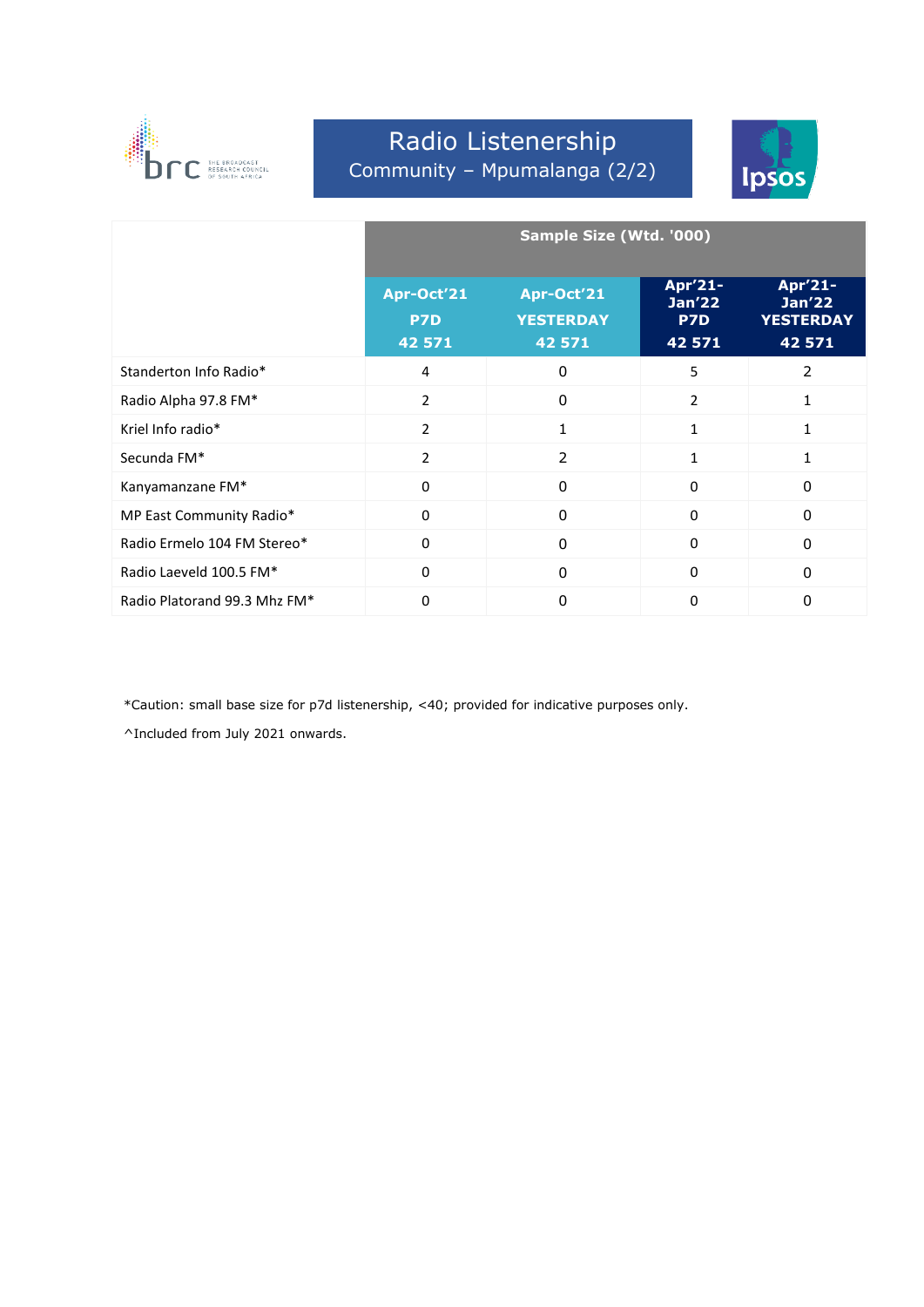

#### Radio Listenership Community – Northern Cape



|                                 | Sample Size (Wtd. '000)            |                                          |                                           |                                                        |
|---------------------------------|------------------------------------|------------------------------------------|-------------------------------------------|--------------------------------------------------------|
|                                 | Apr-Oct'21<br><b>P7D</b><br>42 571 | Apr-Oct'21<br><b>YESTERDAY</b><br>42 571 | Apr'21-<br><b>Jan'22</b><br>P7D<br>42 571 | Apr'21-<br><b>Jan'22</b><br><b>YESTERDAY</b><br>42 571 |
| Kurara FM                       | 103                                | 31                                       | 109                                       | 34                                                     |
| Radio Riverside 98.2 FM*        | 35                                 | 9                                        | 32                                        | 10                                                     |
| Radio Teemaneng Sterio 89.1 FM* | 29                                 | 13                                       | 26                                        | 10                                                     |
| Revival FM*                     | 22                                 | 6                                        | 25                                        | 6                                                      |
| Radio NFM 98.1*                 | 15                                 | 10                                       | 17                                        | 12                                                     |
| Ulwazi FM 88.9*                 | 17                                 | 4                                        | 12                                        | 3                                                      |
| Radio Orania*                   | 5                                  | 1                                        | 9                                         | 4                                                      |
| Radio Kaboesna 98 FM*           | 5                                  | $\overline{2}$                           | 3                                         | 1                                                      |
| LARA FM 91.6*                   | 3                                  | $\mathbf{0}$                             | 0                                         | $\mathbf{0}$                                           |
| Rhythm FM*                      | 0                                  | $\mathbf{0}$                             | 0                                         | $\mathbf{0}$                                           |

\*Caution: small base size for p7d listenership, <40; provided for indicative purposes only.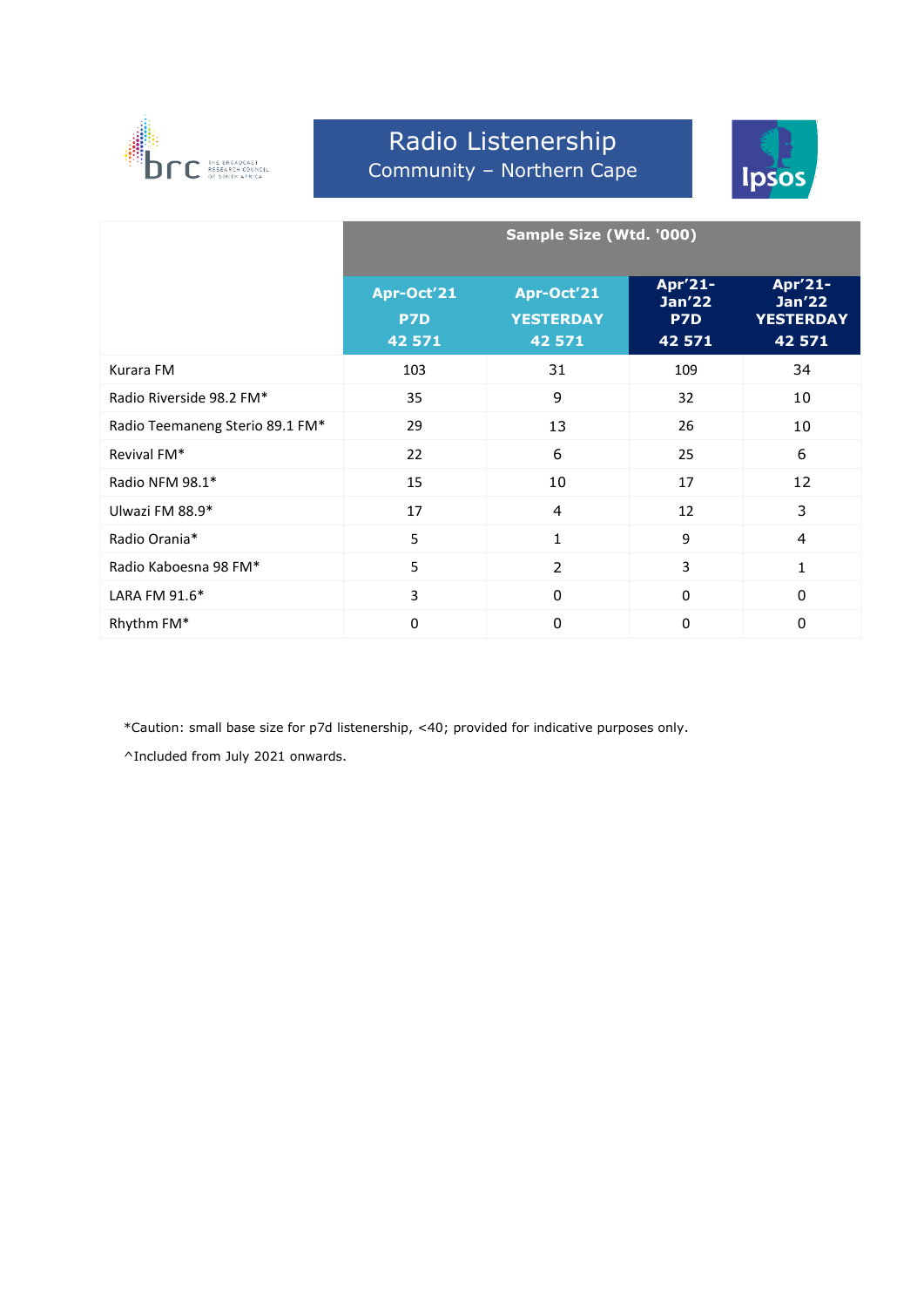

# Radio Listenership Community – North West (1/2)



|                               | Sample Size (Wtd. '000)     |                                          |                                           |                                                 |
|-------------------------------|-----------------------------|------------------------------------------|-------------------------------------------|-------------------------------------------------|
|                               | Apr-Oct'21<br>P7D<br>42 571 | Apr-Oct'21<br><b>YESTERDAY</b><br>42 571 | Apr'21-<br><b>Jan'22</b><br>P7D<br>42 571 | Apr'21-<br>Jan'22<br><b>YESTERDAY</b><br>42 571 |
| Mahikeng Community Radio 96.7 | 124                         | 78                                       | 138                                       | 84                                              |
| Bojanala FM 90.6              | 75                          | 29                                       | 72                                        | 37                                              |
| Bosveld Stereo 107.5fm*       | 49                          | 26                                       | 49                                        | 26                                              |
| Star FM 102.9*                | 49                          | 16                                       | 48                                        | 17                                              |
| Modiri FM*                    | 58                          | 17                                       | 41                                        | 11                                              |
| Madibeng FM 105.3*            | 41                          | 9                                        | 41                                        | 13                                              |
| Aganang*                      | 40                          | 17                                       | 40                                        | 18                                              |
| Kopanong FM*                  | 41                          | 10                                       | 37                                        | 8                                               |
| Kgatleng FM*                  | 22                          | 12                                       | 35                                        | 13                                              |
| Mmabatho FM*                  | 40                          | 12                                       | 35                                        | 9                                               |
| Vaaltar FM (VTR)*             | 26                          | 10                                       | 29                                        | 11                                              |
| Mafisa FM 93.4*               | 21                          | $\mathbf 0$                              | 23                                        | $\overline{2}$                                  |
| Ratlou FM*                    | 31                          | 8                                        | 23                                        | 5                                               |
| Village FM*                   | 22                          | 6                                        | 18                                        | 5                                               |
| NWU FM*                       | 22                          | 12                                       | 16                                        | $\overline{7}$                                  |
| Bophirima FM*                 | $\overline{2}$              | $\overline{2}$                           | 5                                         | $\mathbf{1}$                                    |
| Motsitle FM*                  | 3                           | $\pmb{0}$                                | $\mathbf 0$                               | $\pmb{0}$                                       |
| Letlhabile Community Radio*   | $\overline{2}$              | $\pmb{0}$                                | $\pmb{0}$                                 | $\pmb{0}$                                       |
| Diamond FM 4*                 | $\overline{2}$              | $\pmb{0}$                                | $\pmb{0}$                                 | $\pmb{0}$                                       |

\*Caution: small base size for p7d listenership, <40; provided for indicative purposes only.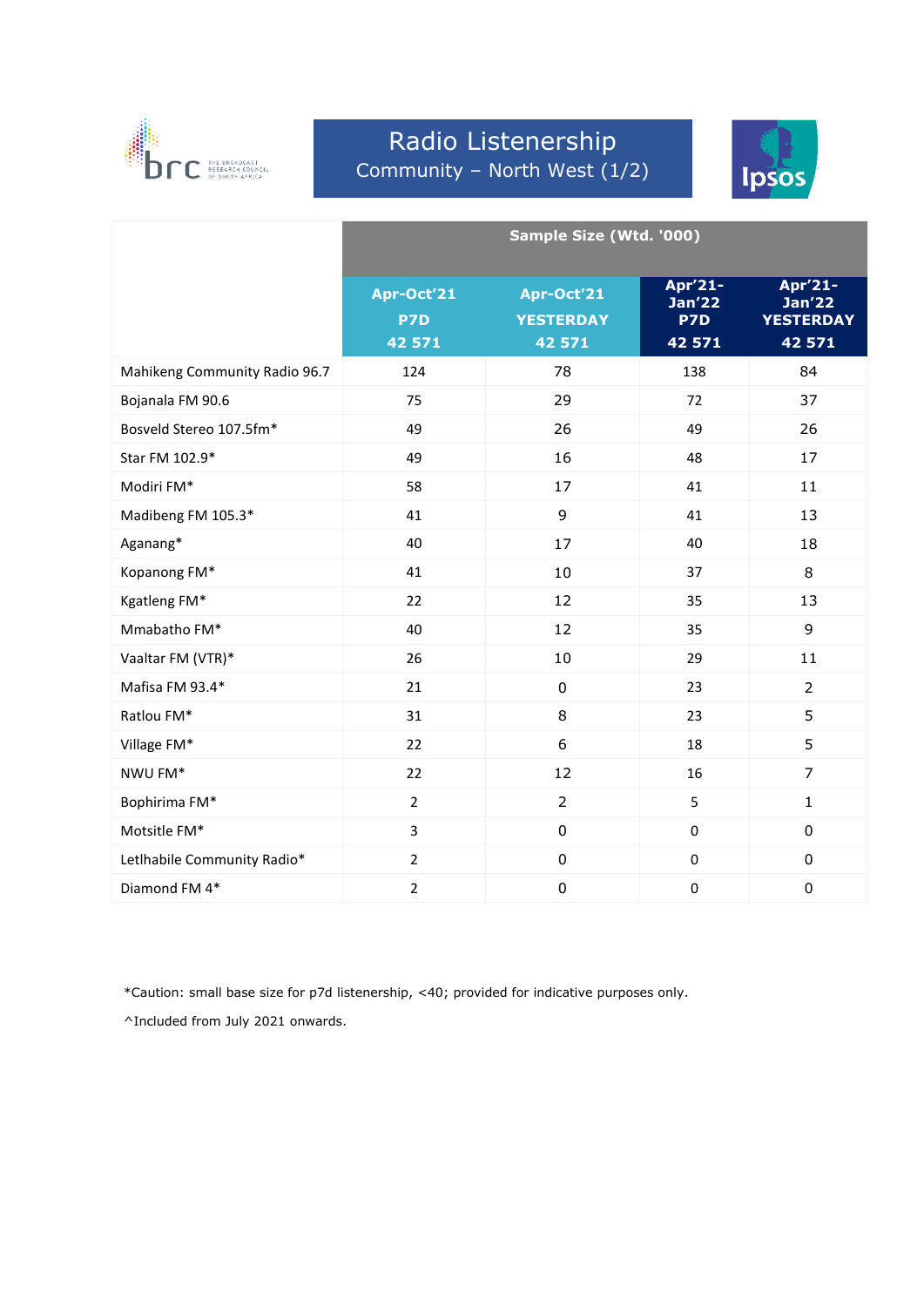

# Radio Listenership Community – North West (2/2)



|                       | Sample Size (Wtd. '000) |                  |                          |                              |
|-----------------------|-------------------------|------------------|--------------------------|------------------------------|
|                       |                         |                  |                          |                              |
|                       | Apr-Oct'21              | Apr-Oct'21       | Apr'21-<br><b>Jan'22</b> | Apr'21-<br>Jan <sub>22</sub> |
|                       | P7D                     | <b>YESTERDAY</b> | P7D                      | <b>YESTERDAY</b>             |
|                       | 42 571                  | 42 571           | 42 571                   | 42 571                       |
| Bodumedi FM*          | 2                       | 0                | $\mathbf 0$              | 0                            |
| <b>PUK FM 93.6*</b>   | $\mathbf{1}$            | $\Omega$         | $\mathbf 0$              | $\Omega$                     |
| Lichvaal Stereo 92.6* | 0                       | $\Omega$         | $\mathbf 0$              | $\Omega$                     |
| Life $FM*$            | 0                       | 0                | $\Omega$                 | 0                            |

\*Caution: small base size for p7d listenership, <40; provided for indicative purposes only.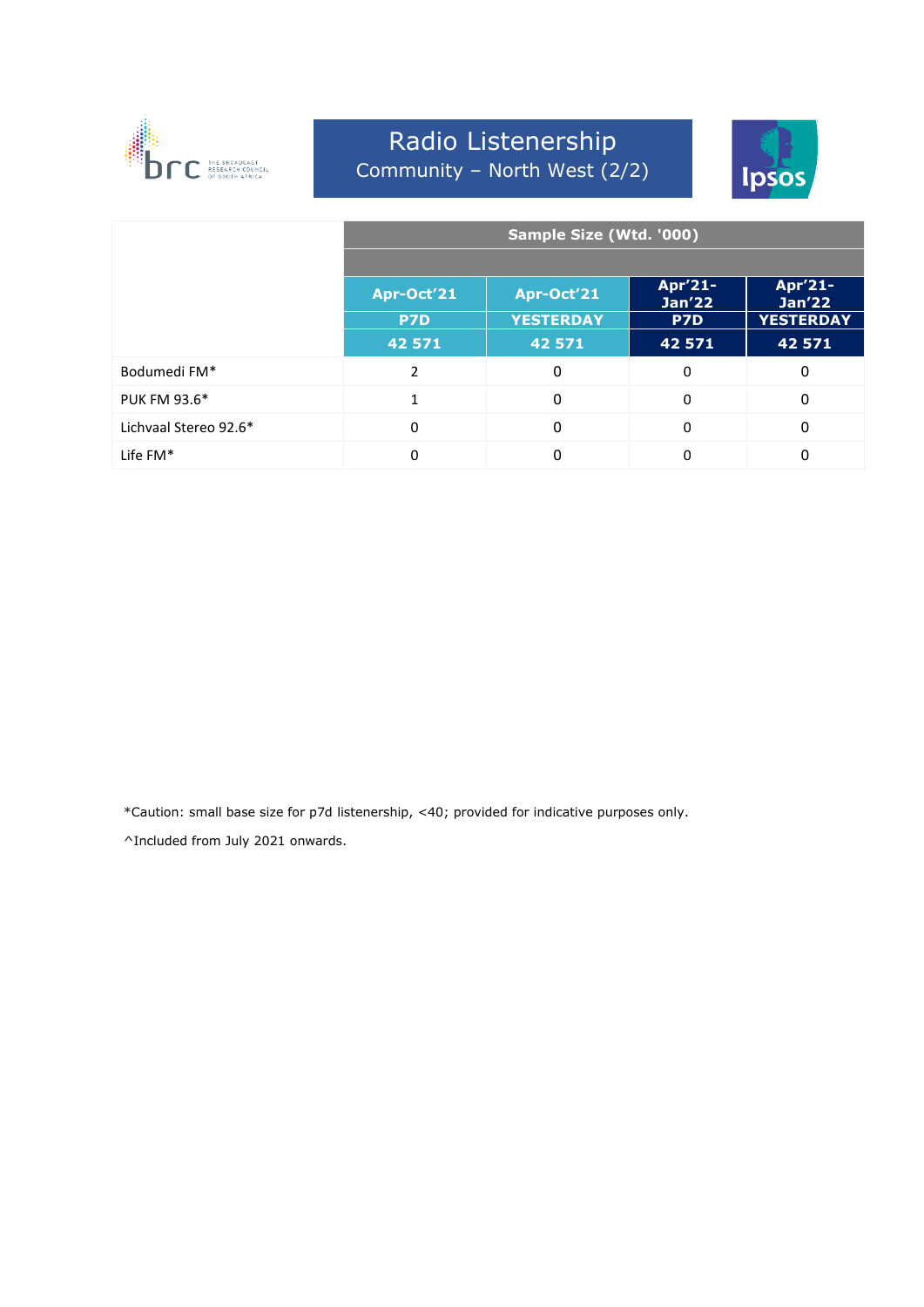

### Radio Listenership Community – Western Cape (1/3)



|                              | Sample Size (Wtd. '000) |                  |                          |                          |  |
|------------------------------|-------------------------|------------------|--------------------------|--------------------------|--|
|                              |                         |                  |                          |                          |  |
|                              | Apr-Oct'21              | Apr-Oct'21       | Apr'21-<br><b>Jan'22</b> | Apr'21-<br><b>Jan'22</b> |  |
|                              | P7D                     | <b>YESTERDAY</b> | P7D                      | <b>YESTERDAY</b>         |  |
|                              | 42 571                  | 42 571           | 42 571                   | 42 571                   |  |
| Radio Zibonele 98.2 FM       | 179                     | 53               | 193                      | 64                       |  |
| Radio Tygerberg 104 FM       | 163                     | 86               | 174                      | 82                       |  |
| <b>CCFM 107.5</b>            | 145                     | 84               | 153                      | 81                       |  |
| Voice of the Cape            | 129                     | 90               | 114                      | 76                       |  |
| <b>Bok Radio</b>             | 111                     | 72               | 111                      | 71                       |  |
| Eden FM                      | 99                      | 41               | 102                      | 44                       |  |
| Bush Radio 89.5 fm*          | 56                      | 26               | 56                       | 21                       |  |
| Heartbeat FM*                | 55                      | 27               | 53                       | 21                       |  |
| Radio Disa 95.9 FM*          | 47                      | 31               | 50                       | 32                       |  |
| Radio 786*                   | 61                      | 49               | 43                       | 36                       |  |
| Fine Music Radio*            | 36                      | 21               | 43                       | 27                       |  |
| Radio KC 107.7 FM*           | 38                      | 10               | 40                       | 15                       |  |
| Radio Helderberg 93.6 FM*    | 29                      | 11               | 25                       | 9                        |  |
| Valley FM*                   | 20                      | 3                | 21                       | $\overline{2}$           |  |
| SFM Streek Radio*            | 21                      | 14               | 20                       | 15                       |  |
| Radio West Coast 92.3 FM*    | 13                      | 6                | 17                       | 5                        |  |
| Radio Gamkaland 87.6FM*      | 21                      | $\overline{7}$   | 16                       | 6                        |  |
| Caledon FM 89.3 / 99.3*      | 14                      | 6                | 16                       | 9                        |  |
| Radio Atlantis 107.9 (RAFM)* | 18                      | 8                | 16                       | $\overline{7}$           |  |

\*Caution: small base size for p7d listenership, <40; provided for indicative purposes only.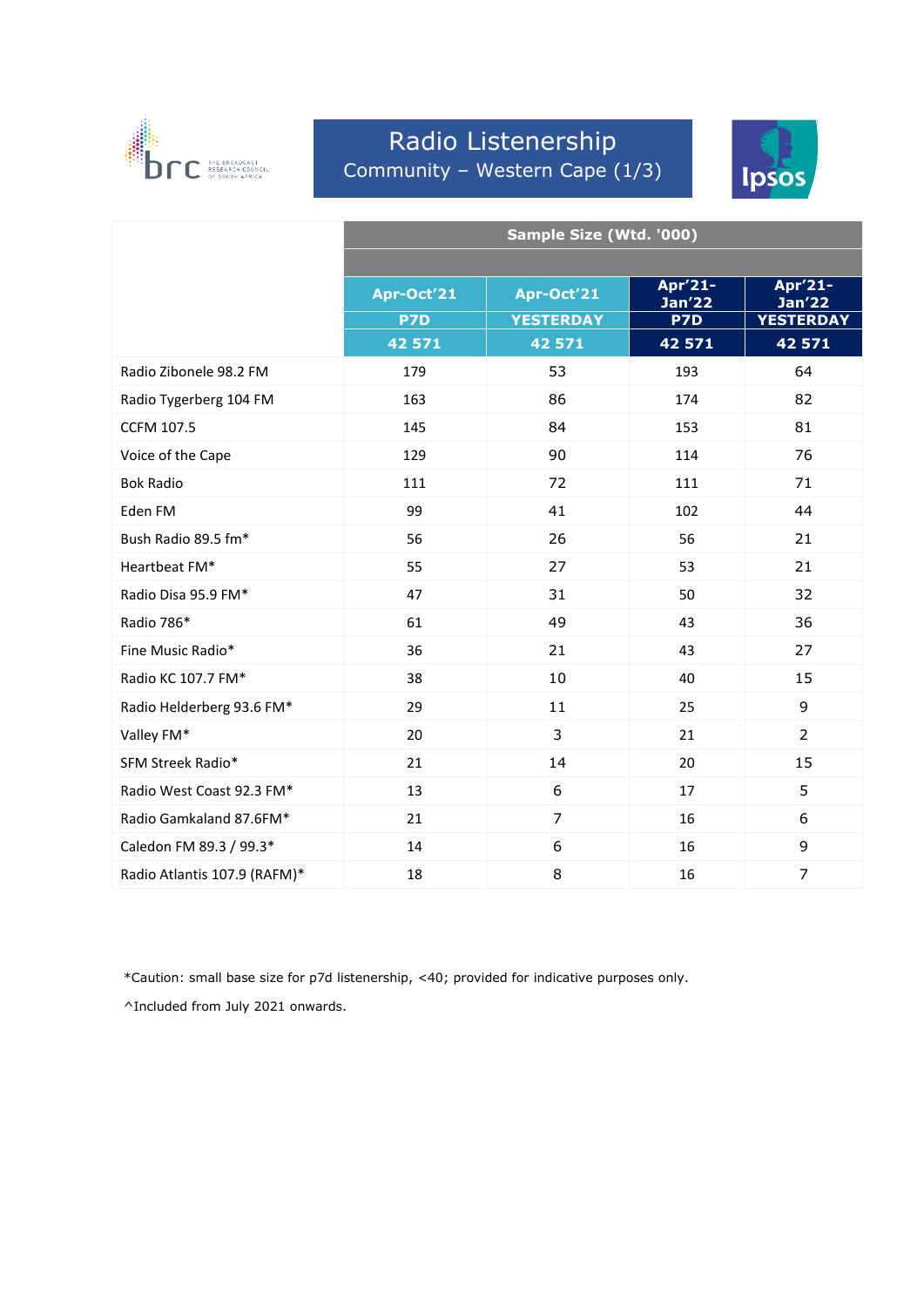

# Radio Listenership Community – Western Cape (2/3)



|                                                     | Sample Size (Wtd. '000) |                  |                          |                          |  |
|-----------------------------------------------------|-------------------------|------------------|--------------------------|--------------------------|--|
|                                                     |                         |                  |                          |                          |  |
|                                                     | Apr-Oct'21              | Apr-Oct'21       | Apr'21-<br><b>Jan'22</b> | Apr'21-<br><b>Jan'22</b> |  |
|                                                     | P7D                     | <b>YESTERDAY</b> | <b>P7D</b>               | <b>YESTERDAY</b>         |  |
|                                                     | 42 571                  | 42 571           | 42 571                   | 42 571                   |  |
| Radio Namakwaland 93.4FM*                           | 12                      | $\overline{2}$   | 15                       | $\mathbf{1}$             |  |
| Hope Radio*                                         | 21                      | 6                | 14                       | $\overline{4}$           |  |
| Radio Overberg 101.8*                               | 13                      | 5                | 12                       | 5                        |  |
| RKPfm (Radio KaapsePunt)*                           | 14                      | 8                | 11                       | 7                        |  |
| Perron FM*                                          | 9                       | 9                | 9                        | 9                        |  |
| Worcester FM 89.2*                                  | 5                       | 3                | 9                        | 4                        |  |
| Paarl 96.7 FM*                                      | 5                       | $\pmb{0}$        | 8                        | 3                        |  |
| MFM 92.6*                                           | 9                       | 6                | 8                        | 5                        |  |
| MC 90.3 FM*                                         | 11                      | $\overline{7}$   | $\overline{7}$           | $\overline{4}$           |  |
| 729 Radio Cape Pulpit / Kaapse Kansel*              | 10                      | 10               | 6                        | 6                        |  |
| Western Cape Community FM (WCCFM)*                  | 8                       | 3                | 6                        | $\overline{2}$           |  |
| Whale Coast FM*                                     | 8                       | 5                | 5                        | 3                        |  |
| Radio Houtstok*                                     | $\overline{7}$          | 5                | 5                        | 3                        |  |
| Knysna FM 97.0*                                     | 3                       | 0                | $\overline{4}$           | $\mathbf{1}$             |  |
| 7441 FM*                                            | 3                       | 3                | $\overline{2}$           | $\overline{2}$           |  |
| Gateway Radio*                                      | 0                       | $\pmb{0}$        | $\overline{2}$           | $\overline{2}$           |  |
| UNI FM (Cape Penisula University of<br>Technology)* | $\overline{2}$          | $\overline{2}$   | $\mathbf{1}$             | $\mathbf{1}$             |  |
| Elgin FM*                                           | $\overline{7}$          | $\mathbf 0$      | $\mathbf 0$              | $\mathbf 0$              |  |
| Witzenberg Radio*                                   | 5                       | $\mathbf 0$      | $\mathbf 0$              | $\mathbf 0$              |  |

\*Caution: small base size for p7d listenership, <40; provided for indicative purposes only.